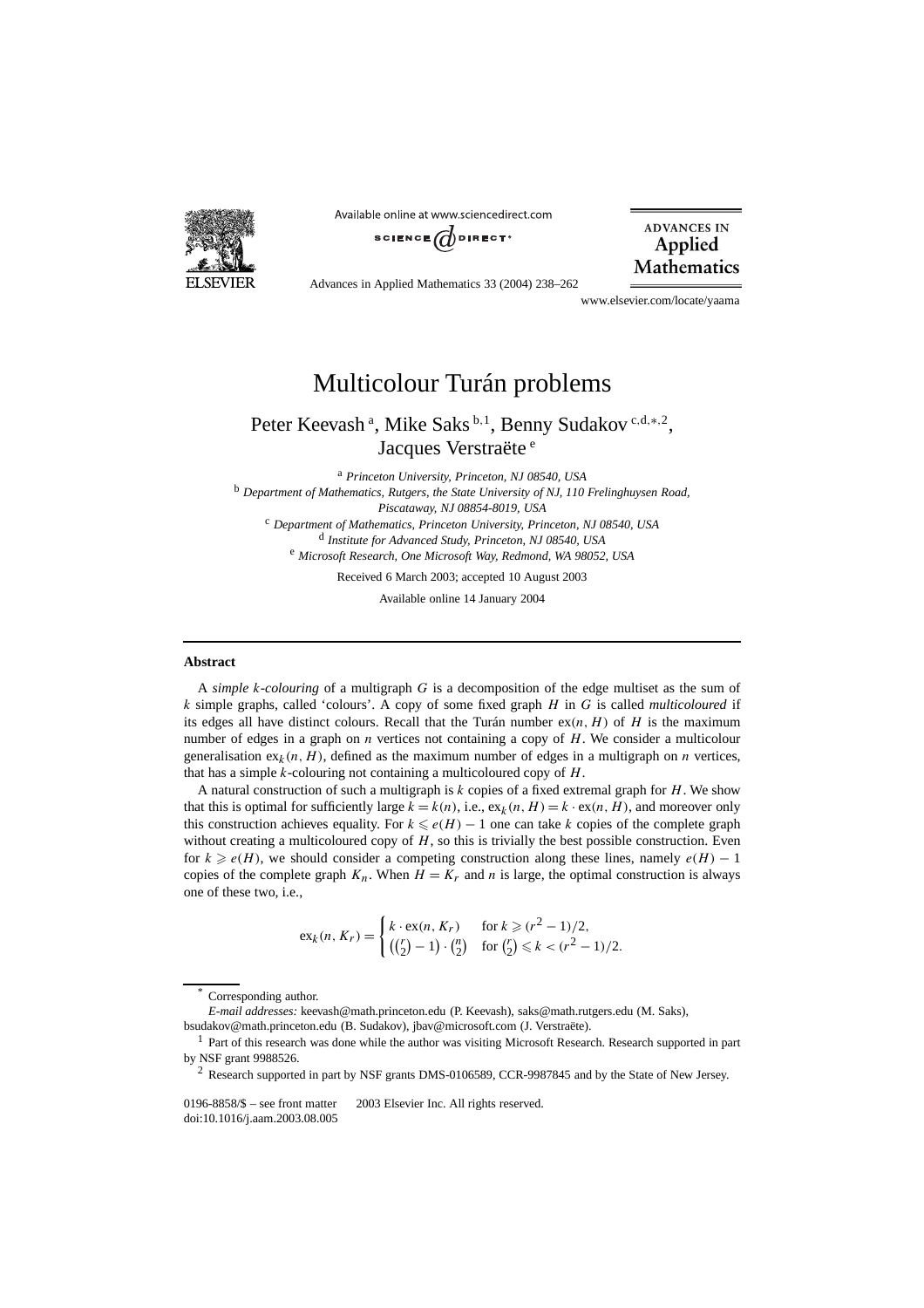We prove a similar result for 3-colour-critical graphs. We also have some partial results for bipartite graphs. In particular, there are constants  $c < C$  so that for infinitely many values of *n* 

$$
\mathrm{ex}_k(n, C_4) = \begin{cases} k \cdot \mathrm{ex}(n, C_4) & \text{for } k > C\sqrt{n}, \\ 3 \cdot \binom{n}{2} & \text{for } 4 \leq k < c\sqrt{n}. \end{cases}
$$

2003 Elsevier Inc. All rights reserved.

## **1. Introduction**

The Turán problem asks for the maximum number of edges in a graph on *n* vertices that contains no copy of some fixed non-empty graph *H*. A graph *G* that achieves the maximum is an *extremal H-free graph*, and  $e(G) = ex(n, H)$  is the *Turán number* of *H*. This extremal problem has a rich history in combinatorics, going back to 1907, when Mantel solved the case that  $H$  is a triangle. Its systematic study began with Turán [10], who considered the case that  $H = K_r$  is a complete graph on *r* vertices. The *Turán graph*  $T_{r-1}(n)$  is the complete  $(r-1)$ -partite graph with part sizes as equal as possible; we write  $t_{r-1}(n)$  for the number of edges in  $T_{r-1}(n)$ . Then Turán's theorem states that ex $(n, K_r)$  =  $t_{r-1}(n)$ , and  $T_{r-1}(n)$  is the unique extremal  $K_r$ -free graph. Erdös, Stone and Simonovits showed that the behaviour of the Turán number of a general graph *H* is determined by the chromatic number. They proved that if  $\chi(H) = r$  then  $ex(n, H) = t_{r-1}(n) + o(n^2)$ , which is an asymptotic result except when *H* is bipartite. For bipartite graphs, even the asymptotics for Turán numbers are only known in isolated cases, and there are many interesting open problems.

Speaking rather broadly, the essential feature of a 'Turán type' result is deducing a global fact from local considerations: a bound on the total number of edges from the behaviour of edges in small subgraphs. For example, a generalisation of Turán's problem introduced by Erdös in 1963 asks for the largest number of edges in a graph such that every *r* vertices span at most *s* edges (the case  $s = {r \choose 2} - 1$  being Turán's problem). A multigraph version of this problem was recently studied by Füredi and Kündgen [6]. In this paper we will be concerned with a Turán problem for coloured multigraphs, in which our local restriction is to forbid multicoloured copies of some fixed graph.

To state this precisely, we introduce the following definitions. A *simple k-colouring* of a multigraph *G* is a decomposition of the edge multiset as the sum of *k* simple graphs, called 'colours'. A copy of some fixed graph *H* in *G* is called *multicoloured* if its edges all have distinct colours. The *multicolour Turán number*  $ex_k(n, H)$  of *H* is the maximum number of edges in a multigraph on *n* vertices, that has a simple *k*-colouring not containing a multicoloured copy of *H*. A simply *k*-coloured multigraph that achieves this maximum is called *extremal*.

If  $k \le e(H) - 1$ , then the multigraph consisting of k copies of the complete graph trivially contains no multicoloured copy of *H*, and is the unique extremal multigraph. Therefore, we may henceforth only consider the case  $k \geq e(H)$ . Even in this case, one possible construction is to take  $e(H) - 1$  colours to be copies of the complete graph, and the remaining colours to be empty. An alternative construction to consider is *k* copies of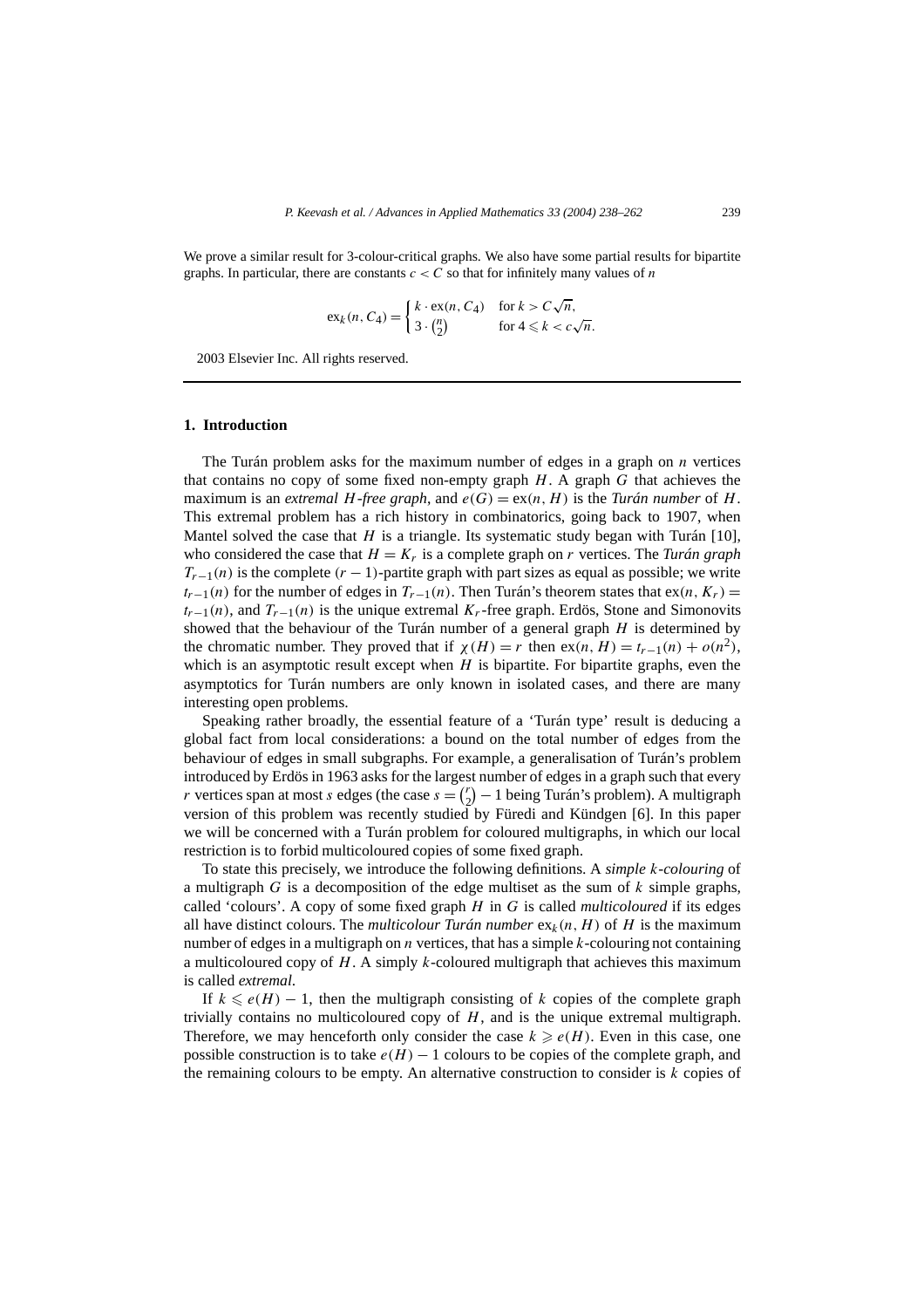a fixed extremal *H*-free graph. Our first theorem is that this second construction is always extremal for sufficiently large *k*.

**Theorem 1.1.** Let *H* be a graph, let *k* and *n* be integers with  $k \geq {n \choose 2} - \text{ex}(n, H) + e(H)$ , *and let G be a simply k-coloured multigraph containing no multicoloured H. Then G has size at most k* · ex*(n, H ), with equality if and only if all colours of G are identical extremal H-free graphs.*

In the light of this theorem and its preceding remarks we can define the following functions

$$
\rho_H(n) = \max\left\{k: \, \text{ex}_k(n, H) = \left(e(H) - 1\right) \cdot \binom{n}{2},\,
$$
\n
$$
\sigma_H(n) = \min\left\{k: \, \text{ex}_k(n, H) = k \cdot \text{ex}(n, H)\right\}.
$$

There are two natural questions to ask about these parameters. Firstly, what values do they take? Secondly, if  $\rho_H(n) < \sigma_H(n) - 1$  then what constructions achieve  $\exp(n, H)$  for  $\rho_H(n) < k < \sigma_H(n)$ ?

Comparing the two constructions mentioned above gives the general bound

$$
\rho_H(n) \leqslant \frac{(e(H) - 1)\binom{n}{2}}{\operatorname{ex}(n, H)} \leqslant \sigma_H(n). \tag{1}
$$

These bounds are not tight in general, indeed we will later give an example of a graph *H* with  $\sigma_H(n) \geqslant \binom{n}{2}$  $\binom{n}{2} - \text{ex}(n, H)$ , which is close to the maximum allowed by Theorem 1.1. On the other hand, for certain 'well-behaved' graphs it seems that these two constructions may give the whole picture. To support this assertion, we will now discuss some results for specific classes of graphs.

## *1.1. Complete graphs and colour-critical graphs*

Perhaps the most natural starting point is to take *H* to be a complete graph. The following theorem completely solves the multicolour Turán problem in this case, for sufficiently large *n*. In particular, it shows that  $\sigma_{K_r}(n) = \lfloor (r^2 - 1)/2 \rfloor$  and  $\rho_{K_r}(n) =$  $\sigma_{K_r}(n) - 1$ , for large *n*.

**Theorem 1.2.** Let  $r \ge 2$ ,  $k \ge \binom{r}{2}$ ,  $n > 10^4 r^{34}$ , and let G be an extremal simply *k*-coloured *multigraph containing no multicoloured Kr. Then all colours of G are identical Turán*  $graphs$   $T_{r-1}(n)$ *, or there are exactly*  $\binom{r}{2} - 1$  *non-empty colours of G, all of which are complete graphs Kn. In particular,*

$$
\mathrm{ex}_k(n, K_r) = \begin{cases} k \cdot t_{r-1}(n) & \text{for } k \geq \frac{1}{2}(r^2 - 1), \\ \left( {r \choose 2} - 1 \right) {n \choose 2} & \text{for } {r \choose 2} \leq k < \frac{1}{2}(r^2 - 1). \end{cases}
$$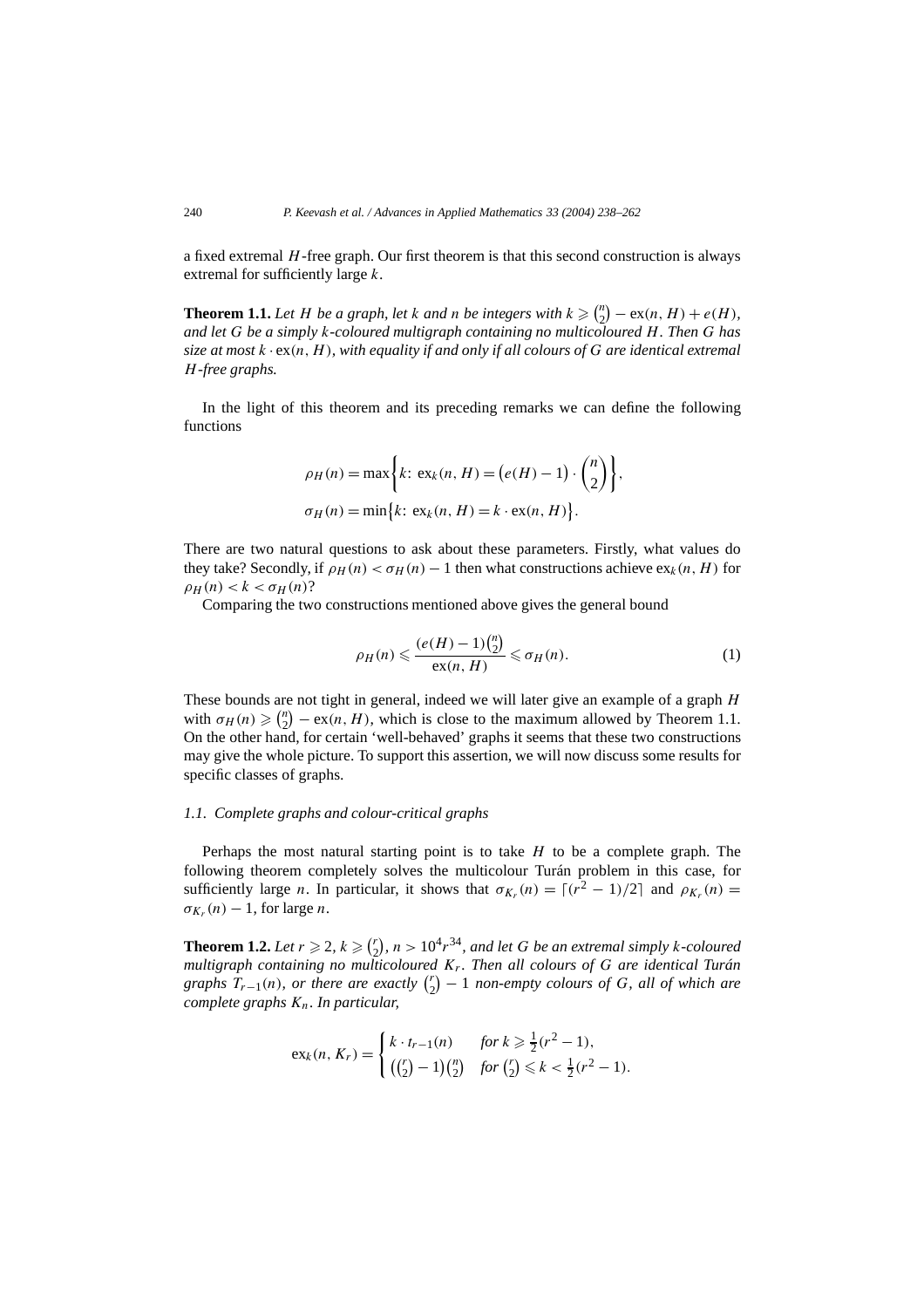A graph *H* is *r-colour-critical* if it has chromatic number *r*, and there is some edge *e* such that  $H - e$  has chromatic number  $r - 1$ . For such *H*, a result of Simonovits [9] shows that  $ex(n, H) = t_{r-1}(n)$  for sufficiently large *n*. It seems natural to believe the following extension of the previous theorem.

**Conjecture 1.3.** Let  $r \geq 3$  and  $H$  be an  $r$ -colour-critical graph with  $h$  edges. Suppose  $k\geqslant h,$   $n$  is sufficiently large and  $G$  is an extremal simply  $k$ -coloured multigraph containing *no multicoloured H. Then all colours of G are identical Turán graphs Tr*<sup>−</sup>1*(n), or there are exactly*  $h - 1$  *non-empty colours of*  $G$ *, all of which are complete graphs*  $K_n$ *.* 

In support of this conjecture, we prove the case  $r = 3$ , which in particular solves the multicolour Turán problem for odd cycles.

**Theorem 1.4.** *Let H be a* 3*-colour-critical graph with h edges and k* - *h. Then, provided n* is sufficiently large, all colours of an extremal simply k-coloured multigraph are  $T_2(n)$ , *or there are exactly h* − 1 *non-empty colours, all of which are complete graphs Kn. In particular*

$$
ex_k(n, H) = \begin{cases} k \cdot \lfloor n^2/4 \rfloor & \text{for } k \geq 2(h-1), \\ (h-1)\binom{n}{2} & \text{for } h \leq k < 2(h-1). \end{cases}
$$

## *1.2. Bipartite graphs*

For bipartite graphs, the current state of knowledge of Turán numbers is sketchy, with even asymptotic results being rare. An example that is relatively well understood is the 4-cycle  $C_4$ . Let  $q$  be such that there is a projective plane with lines of size  $q + 1$ , e.g., *q* can be any prime power. For  $n = q^2 + q + 1$  a result of Füredi [4] shows that  $ex(n, C_4) = q(q + 1)^2/2$ . For these values of *n* we can prove the following.

**Theorem 1.5.** *There are constants*  $c < C$  *so that, for infinitely many values of n* 

$$
\mathrm{ex}_k(n, C_4) = \begin{cases} k \cdot \mathrm{ex}(n, C_4) & \text{for } k > C\sqrt{n}, \\ 3 \cdot {n \choose 2} & \text{for } 4 \leq k < c\sqrt{n}. \end{cases}
$$

*Moreover, for*  $4 \le k < c\sqrt{n}$  *an extremal simply k-coloured multigraph containing no multicoloured C*<sup>4</sup> *has exactly* 3 *non-empty colours, all of which are complete graphs Kn, and for*  $k > C\sqrt{n}$  *all the colours of an extremal simply k*-*coloured multigraph are identical extremal C*4*-free graphs.*

For complete bipartite graphs  $K_{r,s}$  with  $s > (r - 1)!$ , by the construction in [1] (modifying that of [7]), and by the result of Kövari, Sós and Turán [8], it is known that  $\mathsf{ex}(n, K_{r,s}) = \Theta(n^{2-1/r})$ . Thus, the lower bound from Eq. (1) gives  $\sigma_{K_{r,s}}(n) = \Omega(n^{1/r})$ . The following theorem strengthens this observation by solving the multicolour Turán problem for  $K_{r,s}$  when  $k = O(n^{1/r})$  and proving that  $\rho_{K_{r,s}}(n) = \Omega(n^{1/r})$ .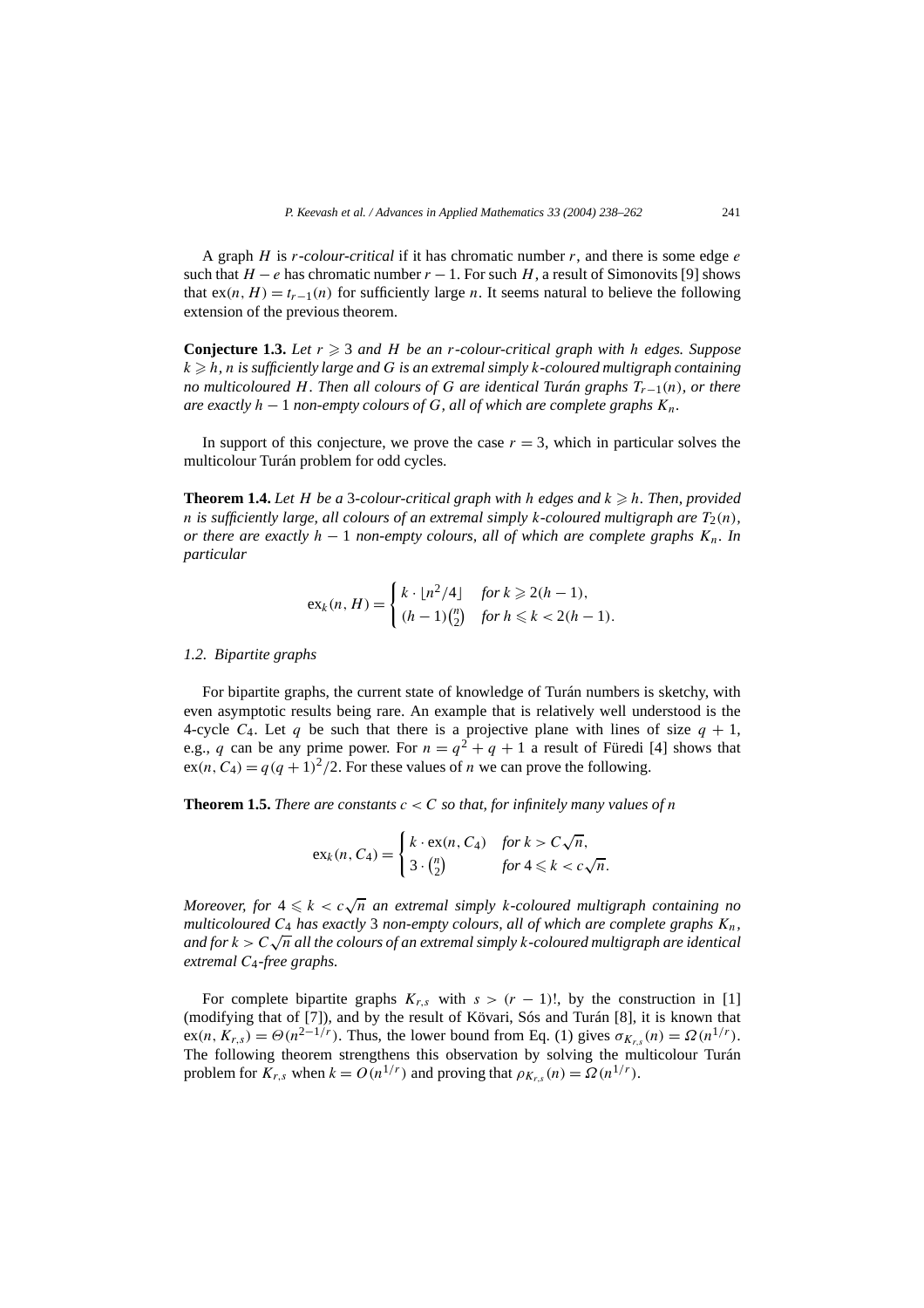**Theorem 1.6.** For any  $s \ge r$  there is a constant c, such that if  $rs \le k < cn^{1/r}$  and G is an *extremal simply k-coloured multigraph containing no multicoloured Kr,s, then there are exactly*  $rs - 1$  *non-empty colours of*  $G$ *, all of which are complete graphs*  $K_n$ *.* 

By analogy with the behaviour for *C*4, it seems plausible to make the following conjecture.

**Conjecture 1.7.** *If H is either a complete bipartite graph or an even cycle then there are constants*  $c \leq C$  *such that* 

$$
cn^2/\operatorname{ex}(n, H) \leq \rho_H(n) \leq \sigma_H(n) \leq Cn^2/\operatorname{ex}(n, H).
$$

The rest of this paper is organised as follows. In the next section we present some general observations on the multicolour Turán problem and prove Theorem 1.1. Our results for complete graphs, bipartite graphs and 3-colour-critical graphs appear in Sections 3, 4 and 5 respectively. The final section contains some concluding remarks.

**Notation.** If *G* is a multigraph,  $E(G)$  denotes its edge multiset and  $V(G)$  denotes its vertex set. We generally use *G* to denote a simply *k*-coloured multigraph with colours  $G_1, G_2, \ldots, G_k$ . The multiplicity of an edge  $e \in G$  is written  $w(e)$ . The *degree*  $d(v)$  of a vertex *v* is the number of edges incident with *v*. We write  $d_T(v)$  for the number of edges between a vertex  $v \in G$  and a set of vertices  $T \subset V(G)$ , and  $e(S, T)$  for the number of edges between sets *S*,  $T \subset V(G)$ .

## **2. The multicolour Turán problem for general graphs**

The main result proved in this section is Theorem 1.1. The key step is the following lemma, which will be used throughout the paper.

**Lemma 2.1.** *Suppose G is a simply k-coloured multigraph with colours*  $G_1, G_2, \ldots, G_k$ *and G does not contain a multicoloured copy of H. Then there exists a simply k-coloured multigraph F on the same vertex set as G and with colours*  $F_1, \ldots, F_k$  *satisfying* 

- (1) *F and G have the same edge set as multigraphs.*
- (2)  $F_1$  ⊂  $F_2$  ⊂  $\cdots$  ⊂  $F_k$ .
- (3) *F contains no multicoloured copy of H.*

**Proof.** If  $G_i = G_j$  for all *i, j*, then we are done. Suppose  $G_i \neq G_j$  for some *i, j*. Consider the simply *k*-coloured multigraph *F* with the same colours as  $G$ , except that  $G_i$  is replaced by  $G_i \cap G_j$  and  $G_j$  is replaced by  $G_i \cup G_j$ . Clearly (1) holds for this *F*. Suppose, for a contradiction, that *F* contains a multicoloured copy of *H*. This copy of *H* is not multicoloured in *G*, so must contain an edge  $e \in G_i \cup G_j$  and an edge  $f \in G_i \cap G_j$ . We may assume  $e \in G_i$ . Then in G we can colour *e* with colour *i* and f with colour *j*, so this  $H$  is in fact multicoloured in  $G$ , a contradiction. This proves condition (3). Finally,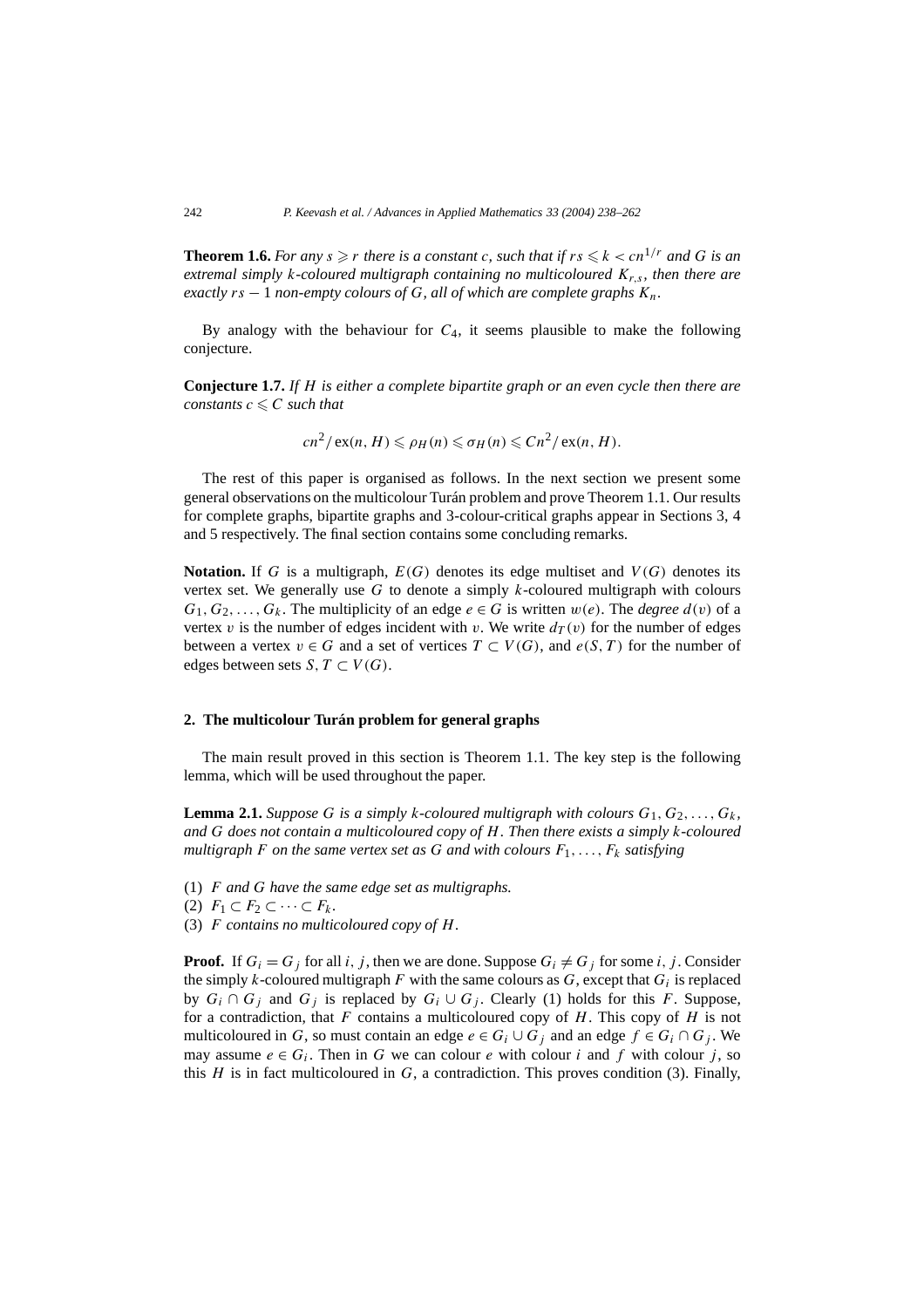by repeatedly applying the above transformation to pairs of colours which are not nested, after a finite number of steps, we obtain a simply  $k$ -coloured multigraph  $F$  in which (2) is satisfied. This completes the proof.  $\square$ 

**Proof of Theorem 1.1.** Suppose *H* has *h* edges  $(h \ge 2)$ , and let *G* be a simply *k*-coloured multigraph with colours  $G_1, \ldots, G_k$  that does not contain a multicoloured copy of *H*. By Lemma 2.1 we can assume that  $G_1 \subset \cdots \subset G_k$ . Then we may also assume  $e(G_k) \geqslant ex(n, H) + 1$ , or we are done. Suppose, for the sake of contradiction, that  $e(G_{k-i}) \geqslant \exp(n, H) - i + 1$  for all  $i \leqslant h - 1$ . Fix a subgraph  $G^*$  of  $G_{k-h+1}$  with exactly  $ex(n, H) - h + 2$  edges. Then by definition  $e(G_{k-h+1+i}) - e(G^*) \geq i$ , so we can successively pick edges *e*1*,...,eh*<sup>−</sup><sup>1</sup> such that

$$
e_i \in G_{k-h+1+i} \setminus (G^* \cup \{e_j : j < i\}).
$$

Then  $G^* \cup \{e_1, \ldots, e_{h-1}\}$  is a graph with  $ex(n, H) + 1$  edges, so contains a copy of *H*. To see that this *H* can be multicoloured, suppose it contains the edges  $\{e_i: i \in I\}$  for some  $I \subset \{1, \ldots, h-1\}$ , and its other edges belong to  $G^*$ . For each  $i \in I$  we colour  $e_i$ with colour  $k - h + 1 + i$ . The remaining  $h - |I|$  edges of *H* all belong to every  $G_i$  with *i*  $\geq$  *k* − *h* + 1 so can be coloured by colours *k* − *h* + 1 and *k* − *h* + 1 + *i* for *i*  $\notin$  *I*. This contradiction shows that there is some  $t \leq h - 1$  such that  $e(G_{k-t}) \leq \text{ex}(n, H) - t$ .

Fix such a *t*. Then

$$
e(G) = \sum_{i=1}^{k} e(G_i) \leq (k-t) \big( \exp(n, H) - t \big) + t {n \choose 2} < k \cdot \exp(n, H),
$$

where we have used the fact that  $k \geq \binom{n}{2} - \text{ex}(n, H) + h > \binom{n}{2} - \text{ex}(n, H) + t$ . We conclude that  $ex_k(n, H) \leq k \cdot ex(n, H)$ , which proves the first part of the theorem. In addition, for multigraphs  $G_1 + \cdots + G_k$  satisfying  $G_1 \subset \cdots \subset G_k$  we have shown that equality can only occur when  $e(G_k) \leq e^{x(n)}$ , *H*, *i.e.*, when all the colours  $G_i$  are equal to some fixed extremal *H*-free graph. Now consider any extremal simply *k*-coloured multigraph *G*. Applying the intersection/union transformation in the proof of Lemma 2.1, we reach a simply *k*-coloured multigraph *F* in which all colours are equal to some fixed extremal *H*-free graph. But clearly these *k* colours cannot be obtained by the above transformations from any *k*-coloured multigraph other than  $F$ , so  $G = F$ , i.e., the only case of equality is when all colours are equal to some fixed extremal  $H$ -free graph.  $\Box$ 

With a similar argument, we can prove the following proposition, which gives the asymptotics of multicolour Turán numbers for certain values of *k*.

**Proposition 2.2.**  $ex_k(n, H) < k \cdot ex(n, H) + e(H) {n \choose 2}$ . In particular, whenever  $k \cdot$  $ex(n, H)/n^2 \rightarrow \infty$  *as*  $n \rightarrow \infty$ *, then* 

$$
ex_k(n, H) = (1 + o(1))k \cdot ex(n, H).
$$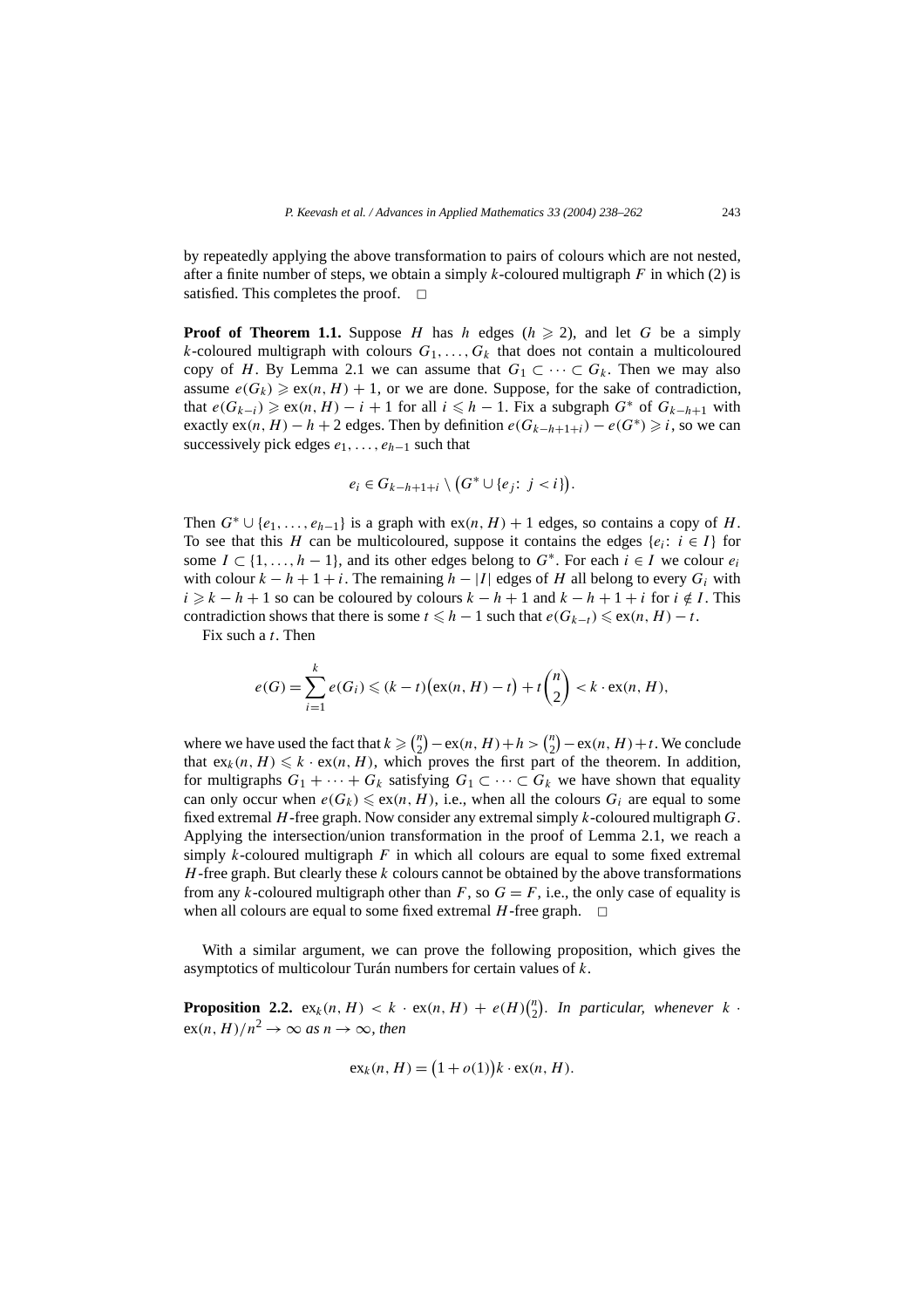**Proof.** Suppose *H* has *h* edges, and let *G* be a simply *k*-coloured multigraph with colours  $G_1, \ldots, G_k$  that does not contain a multicoloured copy of *H*. By Lemma 2.1 we can assume that  $G_1 \subset \cdots \subset G_k$ . Since edges of  $G_{k-h+1}$  have multiplicity *h* we see if  $G_{k-h+1}$  contains a copy of *H* then it is multicoloured. Therefore  $G_{k-h+1}$  has at most ex $(n, H)$  edges. Even if the last  $h - 1$  graphs are complete, we get that ex<sub>k</sub> $(n, H)$  <  $k \cdot \exp(n, H) + e(H) {n \choose 2}. \square$ 

Now we give an example to show that both Theorem 1.1 and the proposition cannot be improved in general. Let  $H$  be the graph consisting of two edge-disjoint triangles intersecting in exactly one vertex (also called a 'bowtie'). It is known that  $ex(n, H)$  =  $\lfloor n^2/4 \rfloor + 1$  (see, e.g., [2, Exercise IV.20]), and moreover any extremal *H*-free graph consists of a complete bipartite graph  $K_{n/2}$ ,  $n/2$  together with a single edge in one of its parts. We can construct a simply *k*-coloured multigraph *G* which does not contain a multicoloured copy of *H*, by taking all colours but one equal to some fixed  $K_{\lfloor n/2 \rfloor, \lceil n/2 \rceil}$ , and the final colour  $G_k$  equal to  $K_n$ . Indeed, any copy of  $H$  contains at least two edges that only belong to  $G_k$ , so is not multicoloured. Now G has  $(k-1)\lfloor n^2/4 \rfloor + \binom{n}{2}$  edges, which is larger than  $k(\lfloor n^2/4 \rfloor + 1)$  whenever  $k < \binom{n}{2} - \lfloor n^2/4 \rfloor$ . We deduce that  $\sigma_H(n) >$  ${n \choose 2} - \text{ex}(n, H)$ , which is close to the upper bound given by Theorem 1.1. Furthermore, if  $k \cdot \text{ex}(n, H)/n^2$  does not tend to infinity then there is a constant *C* such that  $k \le C$  for all *n*. Hence, the conclusion of the Proposition 2.2 does not hold for such  $k$ , as

$$
e(G) = (k-1)\left\lfloor n^2/4 \right\rfloor + {n \choose 2} > \left(1 + \frac{1}{2C}\right) \cdot k\left(\left\lfloor n^2/4 \right\rfloor + 1\right).
$$

We have a few remarks to make about the use of Lemma 2.1 throughout this paper. First of all, we note that the argument at the end of the proof of Theorem 1.1 applies in general. Whenever we can show that the only case of equality for  $ex_k(n, H)$  for a simply *k*-coloured multigraph with nested colours  $G_1 \subset \cdots \subset G_k$  is when  $G_1 = \cdots = G_k$ , it follows that this is also the only case of equality for any simply *k*-coloured multigraph. We will use this observation without further comment in the future.

Next we note that there is a unique simple *k*-colouring of a multigraph *G* in which the colours are nested: if the colours are  $G_1 \subset \cdots \subset G_k$  then  $G_i$  consists of all edges of multiplicity at least  $k+1-i$ . This will often allow us to simplify our discussion by looking only at the multigraph structure of *G*. We say that *G* contains a multicoloured copy of *H* if its nested simple *k*-colouring does. The following Hall-type condition characterises this property by reference only to the multigraph structure.

**Proposition 2.3.** *Let G be a simply k-coloured multigraph with nested colours and let H be a simple subgraph of G. Then H is not multicoloured if and only if there is some integer w*, for which at least  $w + 1$  edges of  $H$  have multiplicity at most  $w$  in  $G$ .

**Proof.** This is immediate from Hall's theorem.  $\Box$ 

We conclude this section with some conditions that should be satisfied by a simply *k*-coloured multigraph achieving  $ex_k(n, H)$ .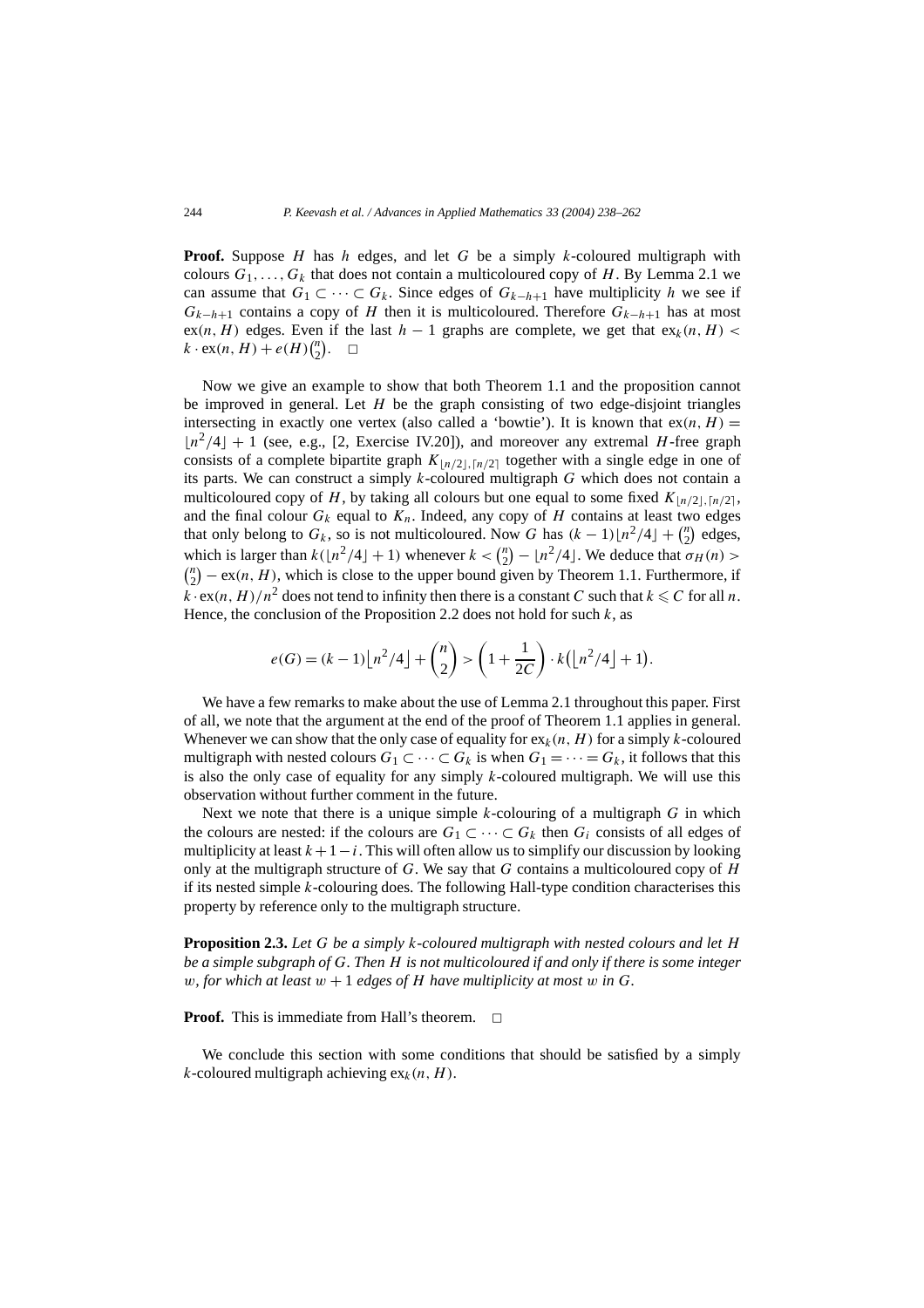**Proposition 2.4.** Suppose G is a multigraph with maximum multiplicity k, where  $k \geqslant e(H)$ , *and that the nested simple k-colouring of G contains no multicoloured copy of H. Then there is a multigraph F such that*

- (1)  $e(F) \geqslant e(G)$ *.*
- (2) *F contains no multicoloured copy H.*
- (3) *Every edge of F either has multiplicity at most*  $e(H) 1$  *or exactly equal to*  $k$ *.*
- (4) *The set of edges of F of multiplicity k form a graph with no subgraph isomorphic to H.*

**Proof.** Form *F* from *G* by the following rule: increase any edge of multiplicity at least  $e(H)$  to multiplicity k. Then (1) and (3) hold by construction. Consider a copy of *H* in *G*. It is not multicoloured, so by Proposition 2.3, there is an integer  $w$  and a set of  $w + 1$  edges *W*  $\subset$  *H* so that each edge of *W* has multiplicity at most *w* in *G*. Since *W*  $\subset$  *H* we have  $w \le e(H) - 1$ , so the above rule has no effect on edges of *W*, i.e., they have the same multiplicities in  $F$ . It follows that  $F$  contains no multicoloured copy  $H$ , proving (2). As  $k \geq e(H)$ , (4) is immediate.  $\Box$ 

**Proposition 2.5.** *Suppose that for every extremal simply k-coloured multigraph G for H,*  $e(G) = k \cdot \text{ex}(n, H)$  *and all colours of G are identical copies of some extremal H-free* graph. Then the same holds for every  $\ell \geq k$ .

**Proof.** We argue by induction on  $\ell$ , the base case  $\ell = k$  being true by assumption. Let *G* be an extremal simply  $\ell$ -coloured multigraph for *H*. As before we can assume its colours are nested as  $G_1 \subset \cdots \subset G_\ell$ . The  $(\ell - 1)$ -coloured multigraph consisting of colours  $G_2, \ldots, G_\ell$  contains no multicoloured copy of *H*, and therefore  $\sum_{i=2}^{\ell} e(G_i)$  $(\ell - 1)$  ex $(n, H)$ , with equality if and only if  $G_2 = G_3 = \cdots = G_\ell = F$  for some Turán graph *F* for *H*. Therefore

$$
\sum_{i=1}^{\ell} e(G_i) \leq \frac{\ell}{\ell-1} \sum_{i=2}^{\ell} e(G_i) \leq \ell \cdot \text{ex}(n, H).
$$

If equality occurs then  $G_2 = G_3 = \cdots = G_\ell = F$ , and therefore  $G_1 = F$ .  $\Box$ 

## **3. Complete graphs**

In this section, we determine the multicolour Turán numbers for complete graphs. This is perhaps the most natural starting point, since the ordinary Turán numbers for complete graphs are well known. Consider a simply *k*-coloured multigraph *G* on *n* vertices, with colours  $G_1, G_2, \ldots, G_k$ . For  $k \leq \binom{r}{2} - 1$ , we can set  $G_i = K_n$  for all *i*, so  $ex_k(n, K_r) =$  $k\binom{n}{2}$  in this case. For  $k \geqslant \binom{r}{2}$ , there are two natural constructions to consider, namely *G<sub>i</sub>* is the Turán graph  $T_{r-1}(n)$  for all *i*, or  $G_i = K_n$  for  $i \leq \binom{r}{2}$  $\binom{r}{2} - 1$  and  $G_i = \emptyset$  otherwise. When  $n$  is sufficiently large, we will show that one of these constructions is always the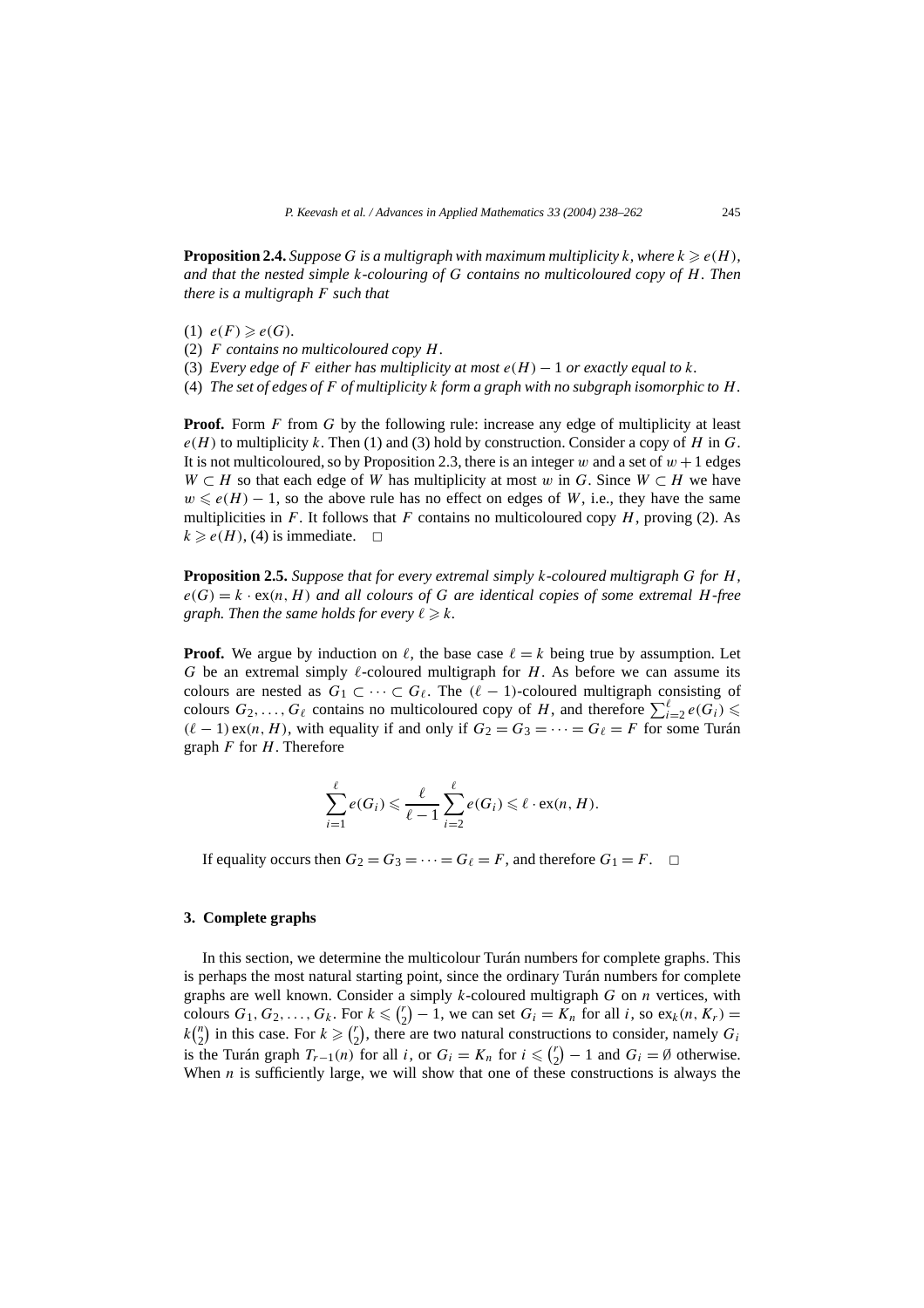unique extremal multigraph. The first construction has  $\left(\binom{r}{2} - 1\right)\binom{n}{2}$  edges and the second has *ktr*<sup>−</sup>1*(n)* edges, which is larger if

$$
k > \frac{((\binom{r}{2} - 1)\binom{n}{2}}{t_{r-1}(n)}.
$$

As  $t_{r-1}(n) \sim (r-2)\binom{n}{2}/(r-1)$ , this occurs when *k* is about  $(r^2-1)/2$ . For large *n*, we will now see that  $\lceil (r^2 - 1)/2 \rceil$  is the critical value for *k*, in other words,

$$
\sigma_{K_r}(n) = \left\lceil \frac{1}{2} (r^2 - 1) \right\rceil, \qquad \rho_{K_r}(n) = \sigma_{K_r}(n) - 1.
$$

We will split the proof of Theorem 1.2 into two separate theorems. The first deals with the case  $k < (r^2 - 1)/2$ . In what follows, we make no attempt to find the smallest *n* for which this holds.

**Theorem 3.1.** *If*  $\binom{r}{2} \leq k < (r^2 - 1)/2$  *and*  $n > r^8$ *, then* 

$$
ex_k(n, K_r) = \left(\binom{r}{2} - 1\right)\binom{n}{2}.
$$

*Furthermore, if*  $G$  *is an extremal simply k-coloured multigraph, then exactly*  $\binom{r}{2} - 1$  *colours of G are non-empty, and all these are complete graphs Kn.*

**Proof.** First we claim that it suffices to prove Theorem 3.1 for multigraphs that have  $n > r<sup>3</sup>$  vertices and minimum degree at least  $\left(\binom{r}{2} - 1\right)(n - 1)$ . Indeed, suppose we have done this, and let *G* be a simply *k*-coloured multigraph with  $n > r^8$  vertices,  $e(G) \geqslant \left(\binom{r}{2}\right)$  $\binom{r}{2} - 1 \binom{n}{2}$  $\binom{n}{2}$  and no multicoloured  $K_r$ . If the minimum degree of *G* is at least  $\binom{r}{2} - 1(n - 1)$ , then we are done. Otherwise we obtain a contradiction as follows. Let  $G = G(n)$ ,  $G(n-1)$ , ... be a sequence of multigraphs where  $G(m)$  has *m* vertices and is obtained from  $G(m+1)$  by deleting a vertex of degree strictly less than  $\binom{r}{2}$  $\binom{r}{2} - 1$  *m*. Setting  $f(m) = e(G(m)) - \binom{r}{2} - 1 \binom{m}{2}$  we have  $f(n) \ge 0$  and  $f(m) \ge f(m + 1) + 1$ . If we can continue this process to obtain a multigraph  $G(r^3)$ , then

$$
n-r^3 \leq \sum_{m=r^3}^{n-1} (f(m) - f(m+1)) \leq f(r^3) < k \binom{r^3}{2} < \frac{r^2}{2} \binom{r^3}{2},
$$

which is a contradiction for  $n > r^8$ . Otherwise we obtain a multigraph  $G(n')$  with  $n > n' > r<sup>3</sup>$  having minimal degree at least  $\left(\binom{r}{2} - 1\right) (n' - 1)$ , no multicoloured  $K_r$  and  $e(G(n')) > ($  $\binom{r}{2}$  $\binom{r}{2} - 1$  $\binom{n'}{2}$  $\binom{n}{2}$ , which contradicts our assumption.

Hence, from now on, we can assume that *G* has  $n > r<sup>3</sup>$  vertices and minimum degree at least  $\left(\binom{r}{2} - 1\right)$   $(n - 1)$ . Let *T* be a set of  $t \leq r - 1$  vertices. Then, by the minimum degree assumption,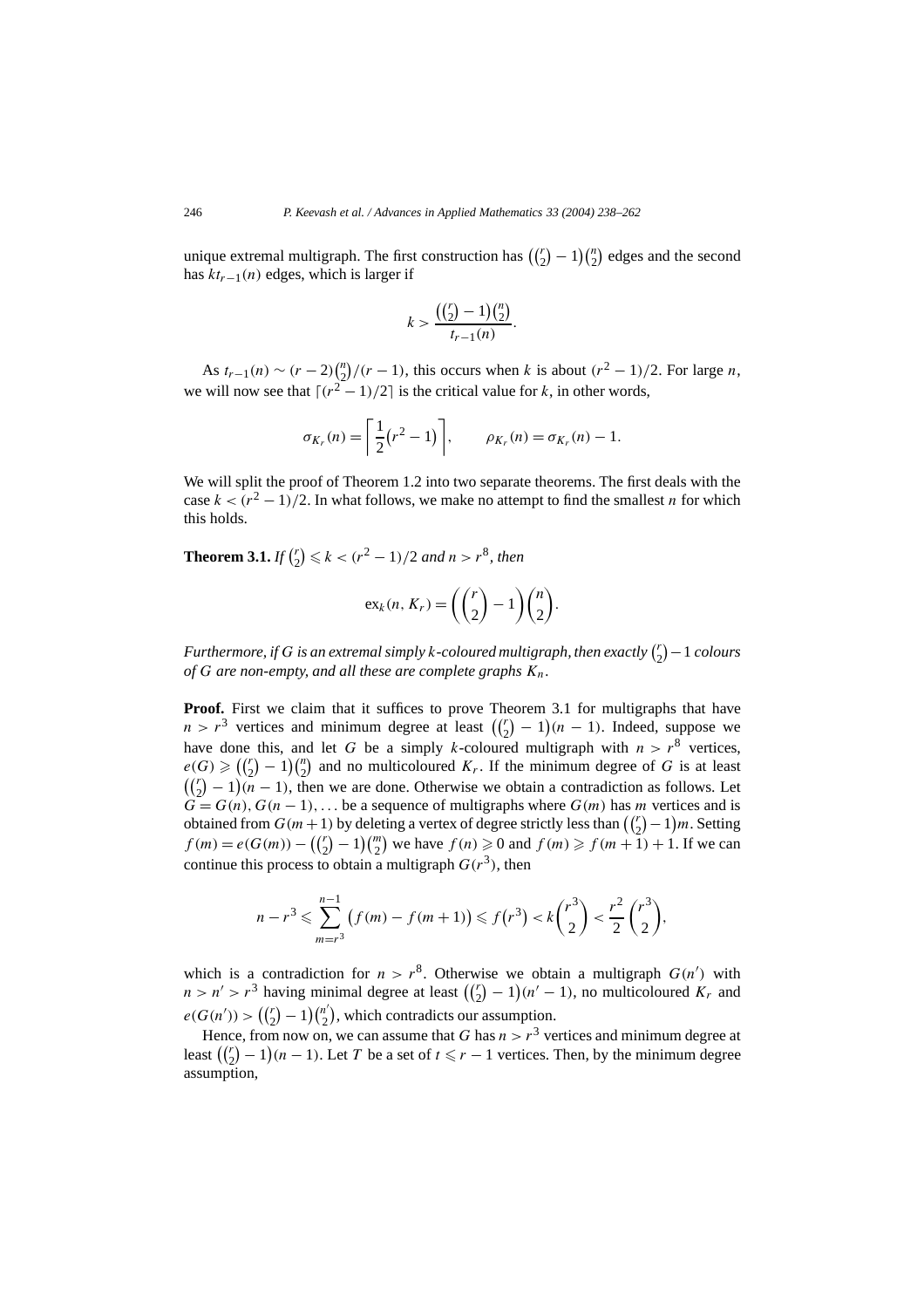$$
t\left(\binom{r}{2} - 1\right)(n-1) \leq \sum_{x \in T} d(x) = 2e(T) + e(T, V(G) - T)
$$
  

$$
\leq 2k\binom{t}{2} + \sum_{v \notin T} d_T(v).
$$

As  $n > r^3$ ,  $t < r$ , and  $k < (r^2 - 1)/2$ , this inequality shows that for any choice of the set *T*, there exists a vertex  $v \in V(G) - T$  such that  $d_T(v) \geq t\binom{r}{2} - 1$ .

To finish the proof it is enough to show that every edge of *G* has multiplicity at most  $r_2$  – 1. For the sake of contradiction suppose that there is some edge  $v_1v_2$  of multiplicity at least  $\binom{r}{2}$ . Applying the above observation we can select vertices  $v_i$ ,  $3 \le i \le r$ , so that

$$
\sum_{j
$$

Now we claim that  $K = \{v_1, \ldots, v_r\}$  spans a multicoloured copy of  $K_r$ . If not, then Hall's condition must fail, i.e., for some number *w* at least  $w + 1$  edges in *K* have multiplicity at most *w*. By construction, the total weight of edges in *K* is larger than

$$
\sum_{i=1}^{r} (i-1) \binom{r}{2} - 1 = \binom{r}{2} \binom{r}{2} - 1.
$$

On the other hand, it is at most  $w(w + 1) + \left(\binom{r}{2} - w - 1\right)k$ . This gives the inequality

$$
w(w+1) + \left( {r \choose 2} - w - 1 \right) k - {r \choose 2} \left( {r \choose 2} - 1 \right) > 0,
$$

which factorises as  $(w + {r \choose 2} - k)(w + 1 - {r \choose 2}) > 0$ . Since clearly  $w \leq {r \choose 2} - 1$ , we deduce  $w < k - {r \choose 2}$ . There is at least one edge with multiplicity at most *w*; let  $v_i v_j$  with  $i > j$  be such an edge. Then, by definition

$$
(i-1)\left(\binom{r}{2}-1\right) \leq \sum_{j=1}^{i-1} w(v_i v_j) \leq (i-2)k + w < (i-1)k - \binom{r}{2}.
$$

Hence  $\binom{r}{2} < (i-1)\left(k - \binom{r}{2} + 1\right)$ . Taking into account that  $i \leq r$  and  $k \leq (r^2 - 2)/2$ , we deduce that  $\binom{r}{2} < (i - 1)(r/2) \leq \binom{r}{2}$ , which is impossible. Therefore *K* spans a multicoloured copy of  $K_r$ . This contradicts the assumption of the theorem and completes the proof.  $\square$ 

To finish the proof of Theorem 1.2 we now consider the case  $k \geq (r^2 - 1)/2$ .

**Theorem 3.2.** *If*  $k \ge (r^2 - 1)/2$  *and*  $n > 10^4 r^{34}$  *then*  $ex_k(n, K_r) \le k \cdot t_{r-1}(n)$ *. Furthermore, if G is an extremal simply k-coloured multigraph, then all colours of G are identical Turán graphs Tr*<sup>−</sup>1*(n).*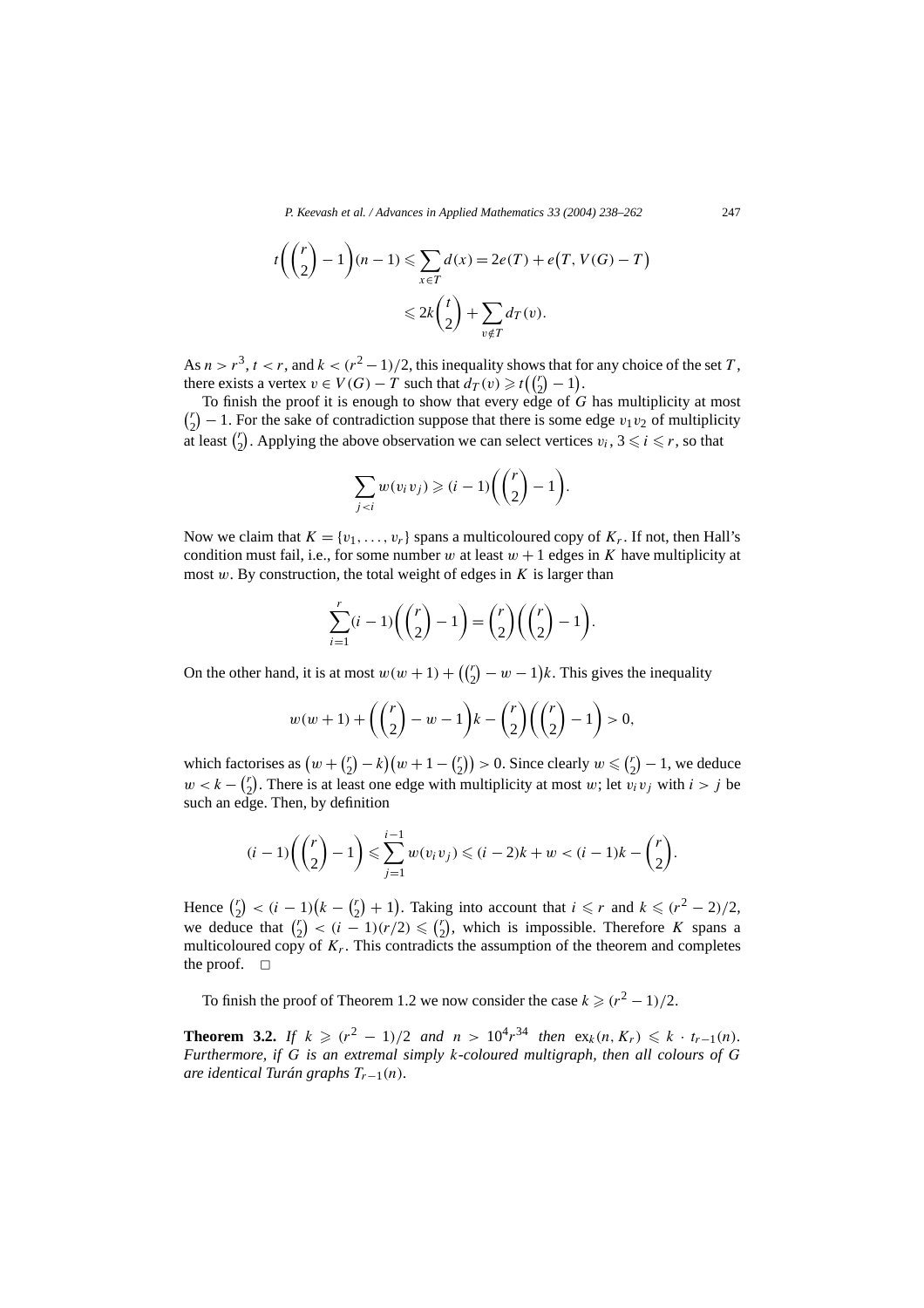**Proof.** By Proposition 2.5, we need only consider the case  $k = (r^2 - 1)/2$ , if *r* is odd, or  $k = r^2/2$ , if *r* is even. Suppose *G* is a simply *k*-coloured multigraph which contains no multicoloured  $K_r$ , and  $e(G) \geq k \cdot t_{r-1}(n)$ . Let  $d(n) = n - \lceil n/(r-1) \rceil$  be the minimum degree in  $T_{r-1}(n)$ . Initially, we will proceed in the same way as in Theorem 3.1. By a vertex deletion argument, as in that proof, we may assume that *G* has minimum degree at least  $kd(n)$  and  $n > 100r^{16}$ .

Let *T* be a set of vertices with  $|T| = t \le r - 1$ . Note that, since  $n > 100r^{16}$ ,

$$
e(T, V(G) - T) = \sum_{v \in T} d(v) - 2e(T) \geq tkd(n) - kt(t - 1)
$$
  
>  $tk \left( \frac{r - 2}{r - 1}n - 1 \right) - kt(t - 1) = \frac{r - 2}{r - 1}ktn - kt^2$   
>  $(n - t) \left( \frac{r - 2}{r - 1}kt - \frac{1}{r - 1} \right).$  (2)

Thus there is a vertex  $v \in V - T$  with

$$
d_T(v) > \frac{r-2}{r-1}kt - \frac{1}{r-1}.
$$

Moreover, since  $d_T(v)$  is an integer we conclude that for any choice of *T*, there is a  $v \in V - T$  with

$$
d_T(v) \geqslant \frac{r-2}{r-1}kt.
$$

 $((\binom{r}{2} - 1) \binom{n}{2}$ There exists some edge of multiplicity *k* in *G*, otherwise Theorem 3.1 shows  $e(G)$  $\binom{n}{2}$  <  $kt_{r-1}(n)$ , a contradiction. Let *v*<sub>1</sub>*v*<sub>2</sub> be an edge of multiplicity *k*. Applying the above observation, we can successively select vertices  $v_3, \ldots, v_{r-1}$  so that for all  $3 \leq i \leq r-1$ ,

$$
\sum_{j
$$

Let  $K = \{v_1, \ldots, v_{r-1}\}$ . Consider a vertex  $v \in V(G) - K$  for which  $d_K(v) \geq k(r-2)$ . Since there is no multicoloured  $K_r$ , we know that for some *w* at least  $w + 1$  edges of  $K \cup v$ have multiplicity at most *w*. Then

$$
w(w+1) + \binom{r}{2} - w - 1 \ge k \ge k + \sum_{i=3}^{r} \frac{r-2}{r-1} k(i-1) > \frac{r-2}{r-1} k\binom{r}{2}.
$$

When *r* is odd we have  $k = (r^2 - 1)/2$  and we can rewrite this inequality as

$$
\left(\frac{r-1}{2} - w\right) \left(\binom{r}{2} - w - 1\right) > 0.
$$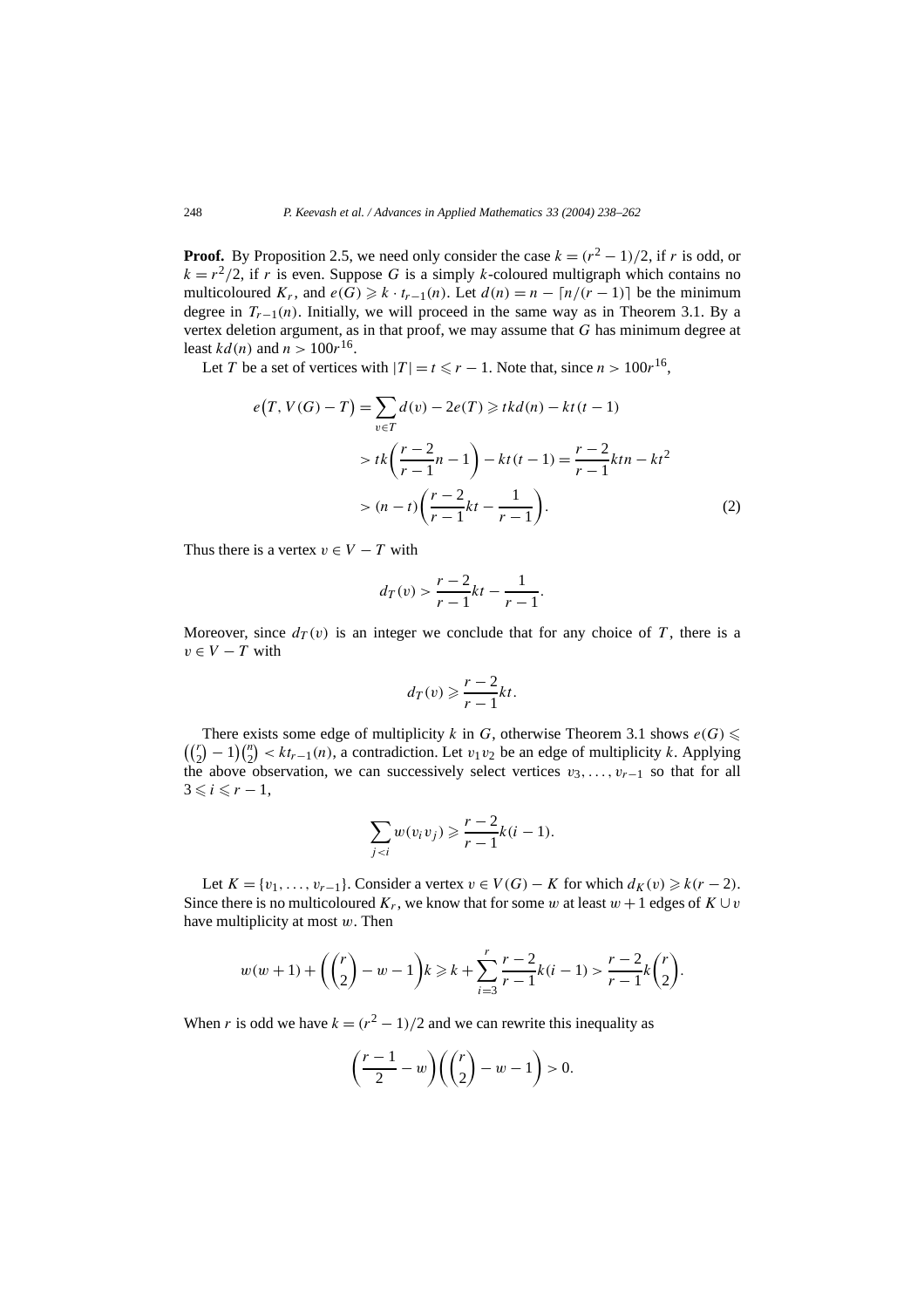When *r* is even we have  $k = r^2/2$  and

$$
\left(\frac{r-1}{2} - w\right) \left( \binom{r}{2} - w - 1 \right) > \frac{1}{2} \left( w + 1 - \frac{r}{2} \right).
$$

Since  $w \leqslant {r \choose 2}$  $\binom{r}{2} - 1$ , in both cases we see that  $w < (r - 1)/2$ . We claim that such a small multiplicity cannot occur on edges within *K*. For suppose  $w(v_i v_j) \leq w$  and  $j < i \leq r - 1$ . Then

$$
\frac{r-2}{r-1}k(i-1)\leqslant \sum_{j\leqslant i}w(v_iv_j)\leqslant (i-2)k+w,
$$

which gives the contradiction  $w \geqslant (r - i)k/(r - 1) \geqslant (r + 1)/2$ . We deduce that the  $w + 1$  edges with multiplicity at most *w* must all occur on edges joining *v* to *K*. Then  $k(r-2) \leq d_K(v) \leq w(w+1) + (r-2-w)k$ , i.e.,  $wk \leq w(w+1)$ , which is only possible for  $w = 0$ . Therefore, some edge from  $v$  to  $K$  has multiplicity 0. Even if the others all have maximum multiplicity *k*, the total weight is at most  $k(r - 2)$ . We deduce that  $d_K(v) \leq k(r-2)$  for any  $v \in V - K$ , and if equality holds then there is some *i* such that  $w(vv_i) = 0$  and  $w(vv_i) = k$  for all  $j \neq i$ .

Let *S* be the set of vertices *v* in *V* − *K* for which  $d_K(v) < k(r - 2)$ . First note that

$$
e(K, V - K) \leq |S| (k(r - 2) - 1) + (n - (r - 1) - |S|) k(r - 2),
$$

and also by Eq. (2) we have

$$
e(K, V - K) > k(r - 2)n - k(r - 1)^2.
$$

Therefore  $|S| \leq k(r-1)$ . As noted above, we can partition the rest of the vertices *V* − (*S* ∪ *K*) as *V*<sub>1</sub> ∪ ··· ∪ *V*<sub>*r*−1</sub>, where  $v \in V_i$  iff  $w(vv_i) = 0$  and  $w(vv_i) = k$  for all  $j \neq i$ .

Next we claim that each  $V_i$  is an independent set in  $G$  (i.e., all pairs of vertices in *V<sub>i</sub>* have multiplicity 0). For suppose that  $u, v \in V_i$  with  $w(uv) \ge 1$ . For each  $j \ne i$  we have  $w(uv_j) = k \geq w(v_iv_j)$ , i.e., the degree sequence of the subgraph of *G* induced by  $L = (K \setminus v_i) \cup u$  dominates that of *K*. However,  $d_L(v) > k(r - 2)$ , so the argument we gave above for *K* shows that subgraph induced by  $L \cup v$  spans a multicoloured  $K_r$ . This contradiction shows that each *Vi* is an independent set.

To finish the proof, it suffices to show that the remaining vertices of  $S \cup K$ , of which there are at most  $(k + 1)(r - 1) < r<sup>3</sup>$ , can be distributed among the *V<sub>i</sub>* so that they remain independent. This indeed suffices, as then the edges with positive multiplicity form an *(r* − 1)-partite graph, so by definition of  $T_{r-1}(n)$  there are at most  $t_{r-1}(n)$  of them. Even if they all have maximum multiplicity, we have  $e(G) \leq k \cdot t_{r-1}(n)$ , with equality when the maximum multiplicity edges form a Turán graph. Therefore it is enough to prove the following claim.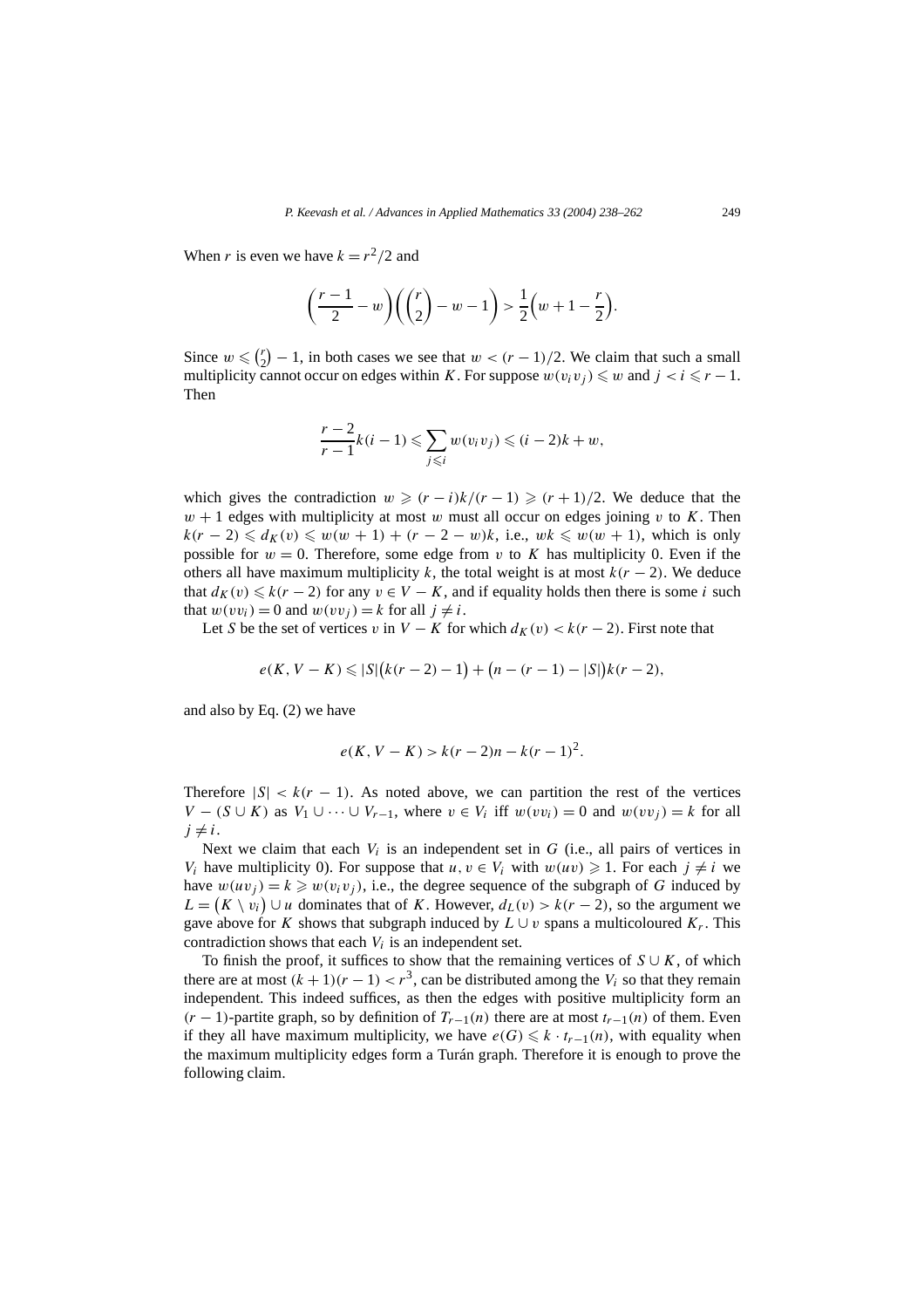**Claim.** *If*  $U_1, \ldots, U_{r-1}$  *are any disjoint independent subsets in G with*  $U = \bigcup_{i=1}^{r-1} U_i$  *and*  $|V(G) - U| < r<sup>3</sup>$ , then for any vertex *v* in  $V - U$ , there is some index *i* for which  $U_i \cup v$ *is still independent.*

**Proof.** Suppose that the claim is not true, i.e.,  $d_{U_i}(v) > 0$  for each *i*. First note that  $|U_i| > n/(r-1) - r^2 \sqrt{n}$  for each *i*. For if  $|U_i| \le n/(r-1) - r^2 \sqrt{n}$  for some *i* then

$$
e(G) = e(U) + e(U, V - U) + e(V - U)
$$
  
\n
$$
\leq k \left( |U_i||U - U_i| + \binom{r-2}{2} \left( \frac{|U - U_i|}{r-2} \right)^2 + |U||V - U| + \binom{|V - U|}{2} \right)
$$
  
\n
$$
< k \left( \frac{r-2}{r-1} \cdot \frac{n^2}{2} + r^3 n + \frac{r^6}{2} - \frac{r-1}{r-2} r^4 \cdot \frac{n}{2} \right) < k \ t_{r-1}(n) \leq e(G),
$$

which is contrary to our hypothesis. Also, if there were some *i* for which  $|U_i|$  >  $n/(r-1) + r^3\sqrt{n}$ , then there would be have to be some *j* for which  $|U_j| < n/(r-1)$  −  $r^2\sqrt{n}$ . Therefore we deduce that for each *i*,

$$
\left| |U_i| - \frac{n}{r-1} \right| < r^3 \sqrt{n}.
$$

Without loss of generality  $d_{U_1}(v)$  is the smallest among  $\{d_{U_i}(v) \mid 1 \leq i \leq r - 1\}$ . Let *M<sub>i</sub>* ⊂ *U<sub>i</sub>* be the vertices *u* in *U<sub>i</sub>* such that  $w(uv) \ge r - 1$ . Then for every  $i \neq 1$  we have  $|M_i| > n/(10(r-1))$ . For otherwise we would have

$$
d_{U_1}(v) \le d_{U_i}(v) \le k \cdot \frac{n}{10(r-1)} + (r-2)\left(\frac{n}{r-1} + r^3\sqrt{n} - \frac{n}{10(r-1)}\right)
$$
  

$$
< \frac{kn}{10(r-1)} + \frac{r-2}{r-1}n
$$

which yields a contradiction, as

$$
d(v) < k\left((r-3)\left(\frac{n}{r-1} + r^3\sqrt{n}\right) + 2 \cdot \frac{n}{10(r-1)} + r^3\right) + 2 \cdot \frac{r-2}{r-1}n
$$
\n
$$
< kd(n) - \frac{4k/5 - 2(r-2)}{r-1}n + kr^4\sqrt{n} < kd(n).
$$

The last inequality follows from the fact that  $4k/5 - 2(r - 2) > k/5$  for  $r \ge 3$ , and since  $n > 100r^{16}$ , then

$$
\frac{4k/5 - 2(r - 2)}{r - 1} n > \frac{kn}{5r} > kr^4 \sqrt{n}.
$$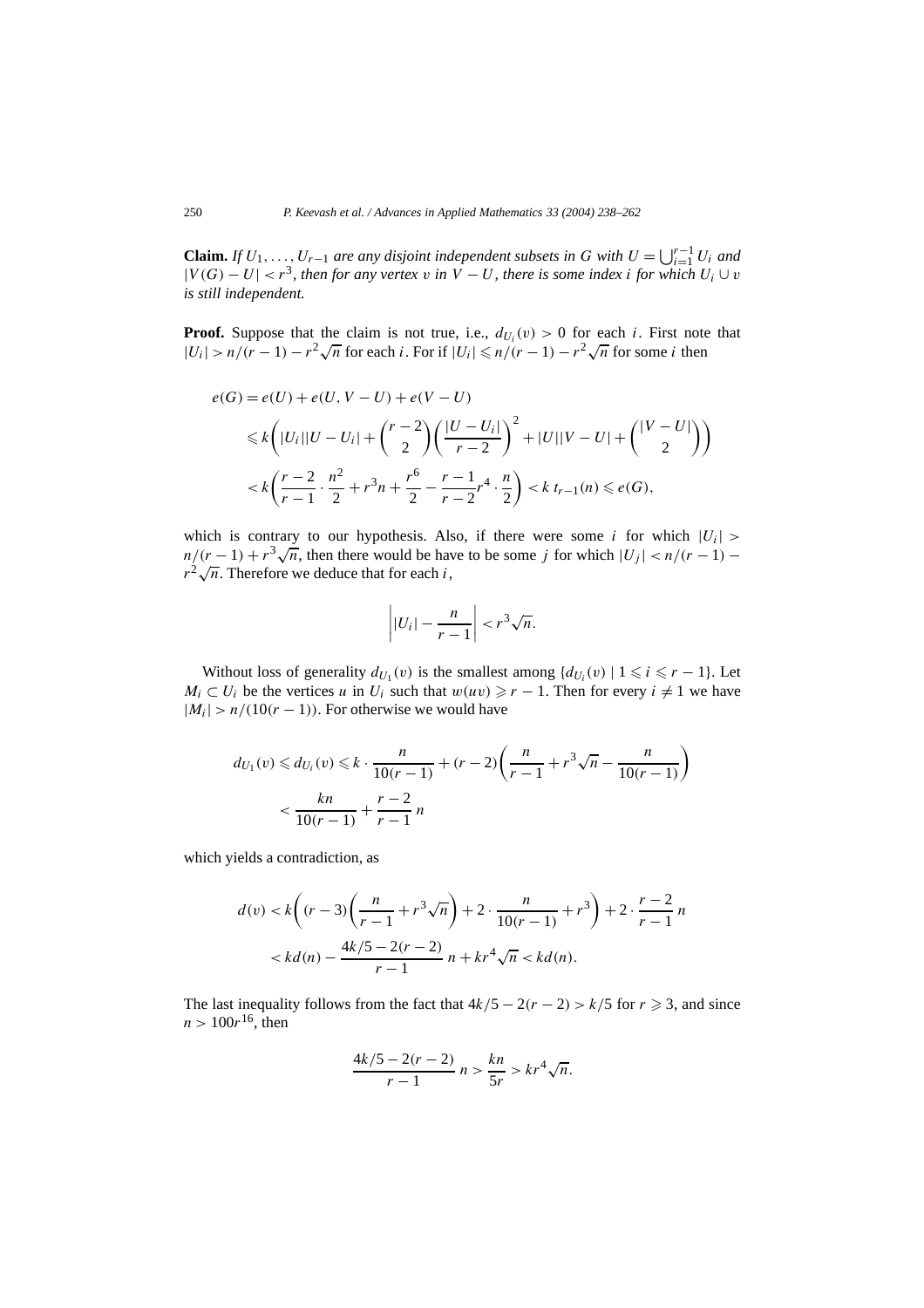Select  $u_1 \in U_1$  with  $w(vu_1) > 0$ . For each  $i > 1$ , remove from  $M_i$  any vertex *u* for which  $w(u_1u) < k$ . We remove at most  $r^6 \sqrt{n}$  points. Indeed, since  $w(u_1u) = 0$  for every  $u \in U_1$ , we otherwise would have

$$
d(u_1) < k\left((r-2)\left(\frac{n}{r-1} + r^3\sqrt{n}\right) + r^3\right) - r^6\sqrt{n} < kd(n),
$$

which is a contradiction. Now we successively select  $u_i \in M_i$ , and, for each  $j > i$ , remove from  $M_i$  any vertex *u* for which  $w(u_i u) < k$ . By the same argument as for  $u_1$ , we see that at each stage we remove at most  $r^6\sqrt{n}$  points from each *M<sub>j</sub>*. Since

$$
|M_i| > \frac{n}{10(r-1)} > r^7 \sqrt{n}
$$

for  $n > 100r^{16}$ , we never make any  $M_i$  empty. Thus we construct a set of *r* points  $\{v, u_1, \ldots, u_{r-1}\}\$  such that  $w(vu_1) > 0$ ,  $w(vu_i) \ge r - 1$  for  $2 \le i \le r - 1$ , and all other edges have multiplicity  $k$ . This set spans a multicoloured  $K_r$ , a contradiction that proves the claim, and thereby the theorem.  $\square$ 

## **4. Bipartite graphs**

Here we consider multicolour Turán numbers for bipartite graphs. For certain simple bipartite graphs it is not difficult to determine the extremal multigraphs  $G = G_1 + G_2 +$  $\cdots + G_k$ . For example, when *H* is a path of length two, either  $G_k = K_n$  and the remaining *G<sub>i</sub>* are empty, or  $G_1 = \cdots = G_k = M$ , where *M* is a matching of size  $\lfloor n/2 \rfloor$ . Similarly, if *H* is a pair of disjoint edges, either  $G_k = K_n$  and the remaining  $G_i$  are empty, or the  $G_i$ are all equal to some fixed star of size  $n - 1$ .

The problem is more challenging for bipartite graphs that contain cycles. In this section we will be concerned with the case of complete bipartite graphs  $K_{r,s}$ . The following proposition of Kövari, Sós and Turán gives an upper bound for their Turán numbers.

**Proposition 4.1.** *If*  $r \leq s$  *then there is a constant*  $\alpha(r, s)$  *such that*  $\text{ex}(n, K_{r,s})$  <  $\alpha(r, s) n^{2 - 1/r}$ .

Since we make no attempt to optimise our constants, for simplicity we will formulate the next theorem in terms of this  $\alpha(r, s)$ . The interested reader can find the best known bound on this constant in [5].

**Theorem 4.2.** *If*  $rs \le k \le n^{1/r}/(24r\alpha(r, s))$  *and n is sufficiently large then* 

$$
\mathrm{ex}_k(n, K_{r,s}) = (rs-1)\binom{n}{2}.
$$

*Furthermore, if G is an extremal simply k-coloured multigraph, then exactly rs* −1 *colours are non-empty, and all these colours are complete graphs Kn.*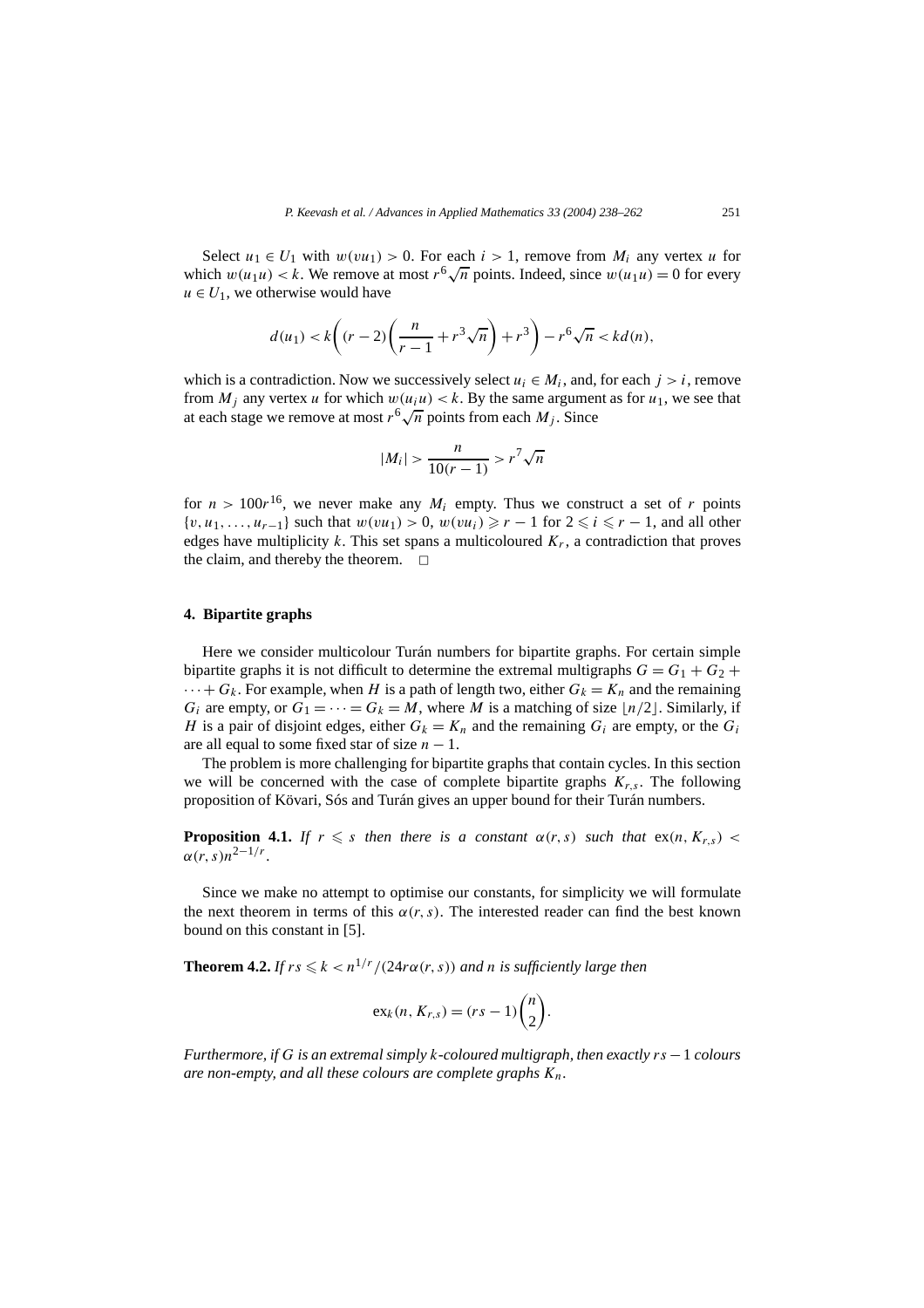**Proof.** By Proposition 2.4, we can assume that the colours are nested and any edge multiplicity either lies between 1 and  $rs - 1$  or equals  $k$ . Note that if we can show that the only extremal simply *k*-coloured multigraph in which the colours are nested has exactly  $rs - 1$  colours non-empty, and all these colours are complete graphs  $K_n$ , then in fact this is the only extremal simply *k*-coloured multigraph, even without assuming that the colours are nested. This follows from the proof of Lemma 2.1. If there is a different extremal simply *k*-coloured multigraph, then after some sequence of intersection/union transformations we arrive at *rs* −1 complete graphs. One step before we have *rs* −2 colours equal to complete graphs, 2 colours equal to some graph *H* and its complement  $\overline{H}$ , and all others colours empty. Clearly we can choose a copy of  $K_{r,s}$  that shares edges with both *H* and  $\overline{H}$ . The other edges of this copy can be assigned different colours arbitrarily from the *rs*−2 colours that are complete graphs, so it is multicoloured. This contradiction shows that there is no different extremal simply *k*-coloured multigraph.

Now we claim that it suffices to prove the theorem for simply *k*-coloured multigraphs with minimum degree at least  $(rs - 1 - 1/(5r))(n - 1)$  and  $k < n^{1/r}/(12r\alpha(r, s))$ . Indeed, suppose we have done this, and let *G* be a multigraph with maximum multiplicity  $k$ ,  $e(G) \ge (rs-1)\binom{n}{2}$  and no multicoloured  $K_{r,s}$ . If the minimum degree of *G* is at least  $(rs - 1 - 1/(5r))(n - 1)$ , we are done. Otherwise we obtain a contradiction as follows. Form a sequence  $G = G(n)$ ,  $G(n-1)$ , ..., where  $G(m)$  is a graph on *m* vertices, and whenever  $G(m)$  has a vertex *v* with  $d(v) < (rs - 1 - 1/(5r))(m - 1)$  we set  $G(m - 1) =$  $G(m) - v$ . If this sequence can be continued to reach a graph  $G(n/2)$ , then this graph has at least

$$
(rs-1)\binom{n/2}{2} + \frac{1}{5r} \sum_{m=n/2+1}^{n} (m-1) > (rs-1)\binom{n/2}{2} + \frac{1}{20r}n^2
$$

edges. This is only possible with at least

$$
24r\alpha(r,s) \cdot \frac{1}{20r} n^{2-1/r} > \alpha(r,s)(n/2)^{2-1/r}
$$

edges of multiplicity *k*, but by Proposition 4.1 these edges form a multicoloured  $K_{r,s}$ , which is a contradiction. Otherwise we obtain a multigraph  $G(m)$  for some  $m > n/2$  with minimum degree at least  $(rs - 1 - 1/(5r))(m - 1)$ , maximum multiplicity

$$
k < \frac{1}{24r\alpha(r,s)} n^{1/r} < \frac{1}{12r\alpha(r,s)} m^{1/r},
$$

no multicoloured  $K_{r,s}$  and  $e(G(m)) > (rs-1)\binom{m}{2}$ , which contradicts our assumption.

Hence, from now on, we can assume that  $G$  has minimum degree at least  $(rs - 1 1/(5r)(n-1)$  and  $k < n^{1/r}/(12r\alpha(r, s))$ . Let *H* be the graph consisting of the edges of multiplicity  $k$ . We can assume  $H$  is non-empty. Let  $U$  be the vertices with degree at least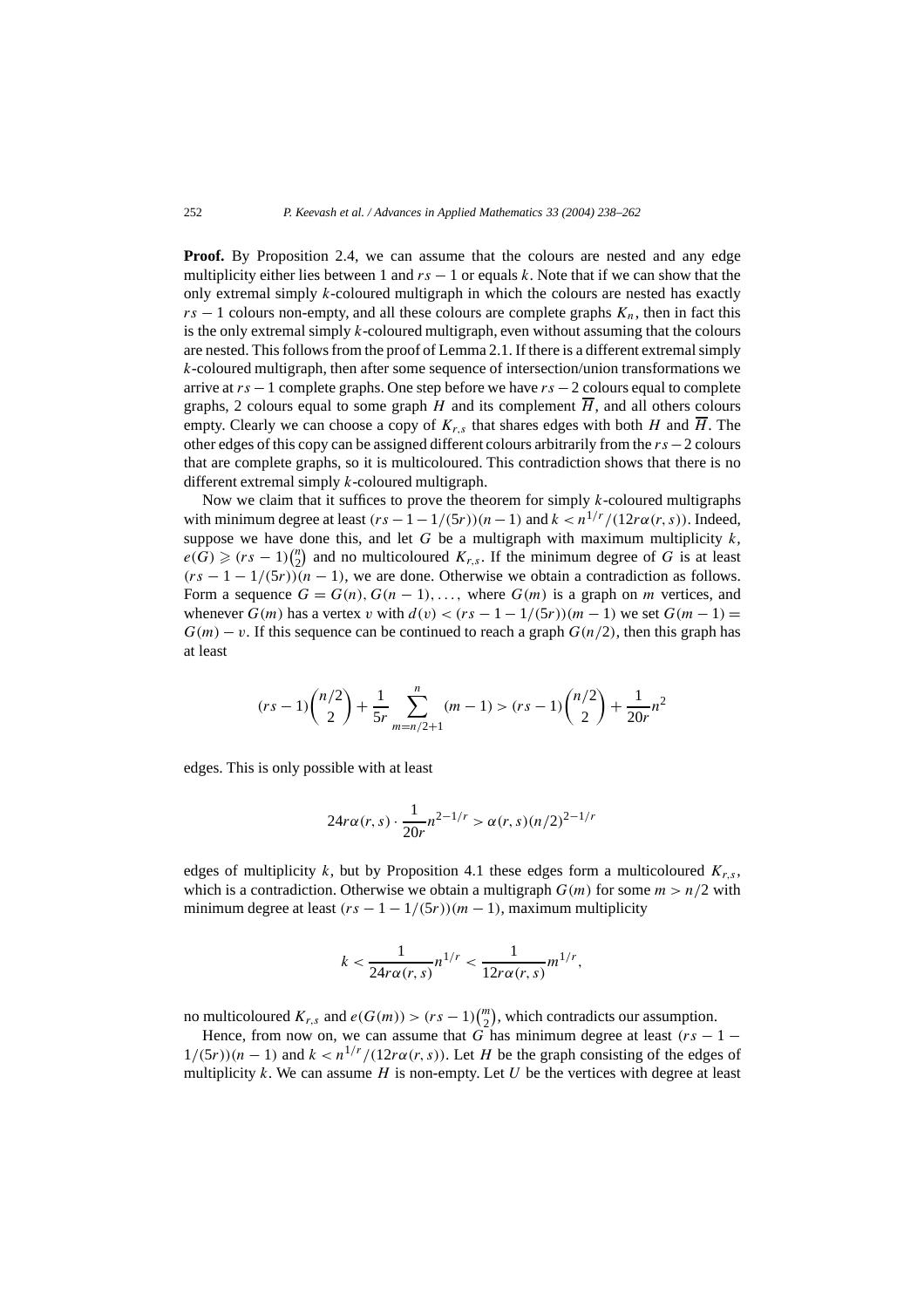$3\alpha(r, s)n^{1-1/r}$  in *H*. For a vertex *v* let  $F(v)$  consist of the vertices *w* for which *vw* has multiplicity exactly  $rs - 1$ , and write  $f(v) = |F(v)|$ . If a vertex v is not in U then

$$
\left(rs - 1 - \frac{1}{5r}\right)(n - 1) < d(v) < k \cdot 3\alpha(r, s)n^{1 - 1/r} + (rs - 2)(n - 1) + f(v),
$$

so

$$
f(v) > \left(1 - \frac{1}{5r} - \frac{3\alpha(r,s)}{12r\alpha(r,s)}\right)(n-1) - 1 > \left(1 - \frac{19}{40r}\right)n.
$$

Let *uv* be an edge of multiplicity *k*. First we show that one of *u* or *v* must belong to *U*. Otherwise  $F(u)$  and  $F(v)$  both contain at least  $(1 - 1/(2r))n$  vertices, so  $|F(u) \cap F(v)| \geq$  $(1 - 1/r)n$ . We bound the number of edges of *G* as follows. The edges of multiplicity *k* certainly contain no  $K_{r,s}$ , so there are at most  $\alpha(r, s)n^{2-1/r}$  of these, and they contribute at most  $k \cdot \alpha(r, s) n^{2-1/r} < n^2/(12r)$ . The remaining edges of *G* have multiplicity at most *rs* − 1. There can be no  $K_{r-1,s-1}$  within  $F(u) \cap F(v)$  with every edge of multiplicity at least  $(r-1)(s-1)$ , as this, together with *uv*, would create a multicoloured  $K_{r,s}$ . Then this set contains at most  $O(n^{2-1/(r-1)})$  edges of multiplicity at least  $(r-1)(s-1)$ , so contains at least  $\binom{(1-1/r)n}{2}$  */*2 edges of multiplicity at most  $(r - 1)(s - 1) = rs - 1 - (r + s - 2)$ . Thus we conclude that

$$
e(G) \le (rs-1)\binom{n}{2} - (r+s-2)\frac{1}{2}\binom{(1-1/r)n}{2} + \frac{1}{12r}n^2 < (rs-1)\binom{n}{2}.
$$

This contradiction shows that one of  $u$  or  $v$  must belong to  $U$ ; in particular  $U$  is non-empty.

Now we claim that for *u* in *U* there cannot be  $v_1, \ldots, v_r$  in  $V - U$  such that each  $uv_i$ has multiplicity *k*. If this happens, then by definition of *U* we have

$$
\left| \bigcap_{i=1}^{r} F(v_i) \right| > n - r \cdot \frac{19}{40r} n > n/2 > s - 1.
$$

Taking *S* to be a set containing  $s - 1$  points from  $\bigcap F(v_i)$  and *u*, and  $R = \{v_1, \ldots, v_r\}$ , we see that the edges between *R* and *S* form a multicoloured  $K_{r,s}$ , which is a contradiction. This shows that each vertex in *U* is incident to at least  $3\alpha(r, s)n^{1-1/r} - r$  vertices of *U* by edges of multiplicity *k*. Then there are at least  $(3\alpha(r, s)n^{1-1/r} - r) \cdot |U|/2$  $\alpha(r, s)|U|^{2-1/r}$  edges of *H* within *U*, so by Proposition 4.1 these edges form a multicoloured  $K_r$ <sub>s</sub>. This contradiction completes the proof of the theorem.  $\Box$ 

It seems plausible that  $\rho_{K_{r,s}}(n)$  and  $\sigma_{K_{r,s}}(n)$  are of order  $n^{1/r}$  whenever  $2 \le r \le s$ , but we are unable to prove this here. The difficulty is that for general bipartite graphs, the known lower bounds for the Turán numbers of bipartite graphs are not of the same order of magnitude as the upper bounds. We will consider the specific case of the 4-cycle, which is better understood, and where such a matching lower bound is known.

Let *q* be such that there is a projective plane with lines of size  $q + 1$ , e.g., *q* can be any prime power. For  $n_0 = q^2 + q + 1$  and  $e_0 = q(q + 1)^2/2$ , a result of Füredi [4] shows that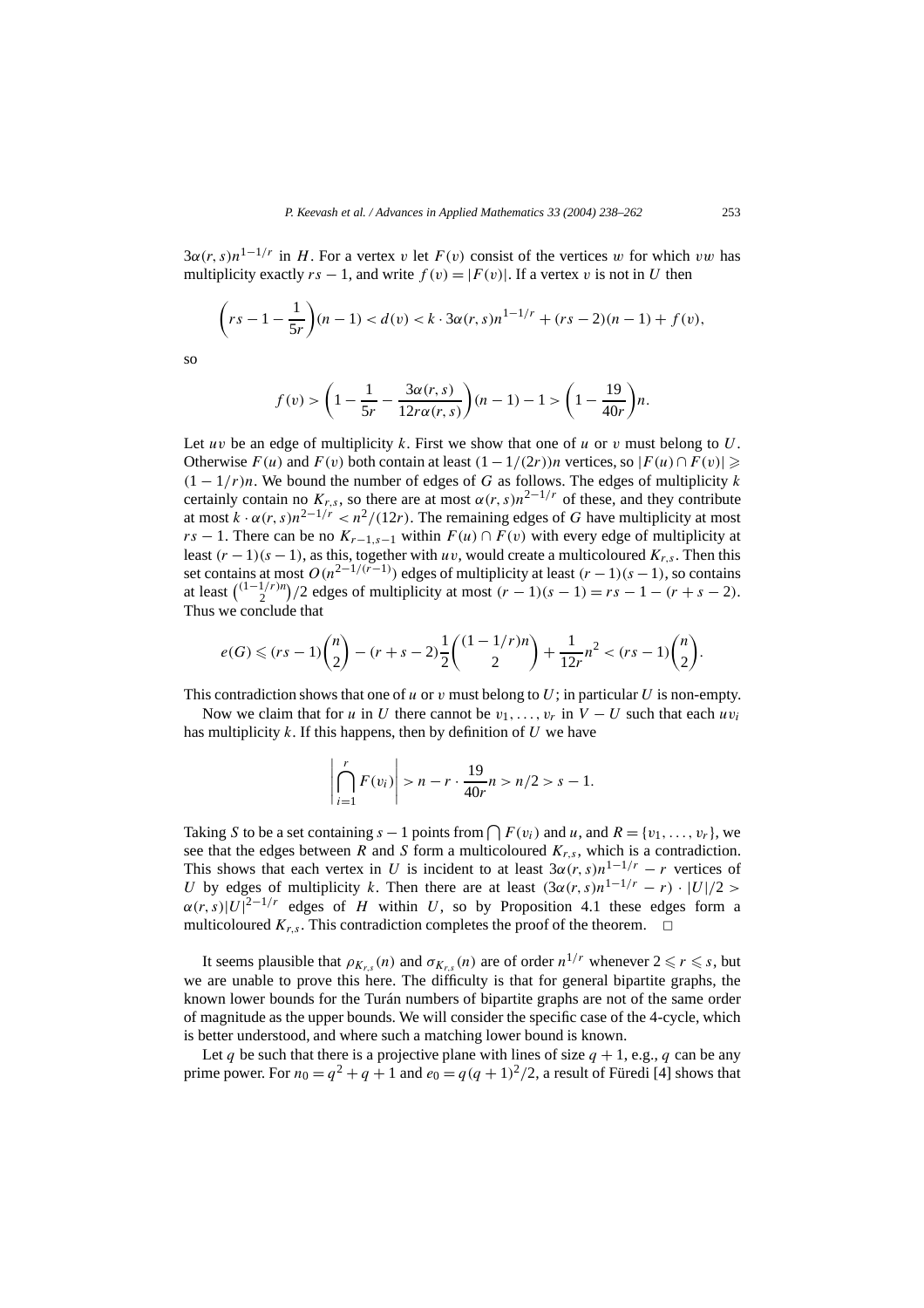$ex(n_0, C_4) = e_0$ . We will prove a multicoloured version of this result. We make no attempt to optimize our constants, and will assume in the rest of this section that  $q$  is sufficiently large.

**Theorem 4.3.** *For*  $k > 10^3 \sqrt{n_0}$ ,  $ex_k(C_4, n_0) = ke_0$ . *Furthermore, in any extremal simply k-coloured multigraph, the colours are identical extremal C*4*-free graphs.*

To prove this theorem we first need the following three lemmas.

**Lemma 4.4.** *Let*  $t < q^2/3$  *and let G be a*  $C_4$ *-free graph on*  $n = n_0 - t$  *vertices. Suppose G* has  $e \ge e_0 - 5qt/6 - i$  *edges for some*  $i \ge 0$  *and minimum degree*  $5q/6$ *. Let S be a set of edges that can be added to G, so that there is no C*<sup>4</sup> *using one edge from S and* 3 *edges from G. Then*

$$
|S| < 20\big((t+1)q + i + t^2/q\big).
$$

**Proof.** Consider a vertex *v*. Let  $N(v)$  be its neighbourhood,  $N_2(v)$  its second neighbourhood and  $W(v) = V(G) - v - N(v) - N_2(v)$ . By our assumption  $|N(v)| \geq 5q/6$ , and since *G* is *C*4-free

$$
|N_2(v)| \geqslant \sum_{u \sim v} (d(u)-2) \geqslant \frac{5}{6}q\left(\frac{5}{6}q-2\right).
$$

Therefore  $|W(v)| < 11q^2/36 + 2q$ . We also have

$$
\sum_{v} |N_2(v)| \ge \sum_{v} \sum_{u \sim v} (d(u) - 2) = \sum_{v} (d(v)^2 - 2|N(v)|)
$$

$$
\ge n \left(\frac{\sum_{v} d(v)}{n}\right)^2 - 4e = 4e^2/n - 4e
$$

and so

$$
\sum_{v} |W(v)| \le n(n-1) - \sum_{v} |N(v)| - \sum_{v} |N_2(v)| \le n(n-1) - 4e^2/n + 2e.
$$

Let  $S(v)$  be those *u* such that *uv* is in *S*. By definition of *S*, any vertex *u* in  $S(v)$  has no neighbour in  $N_2(v) \cup v$ . Since G is  $C_4$ -free *u* can have at most one neighbour in  $N(v)$ , so it has at least  $d(u)$  − 1 neighbours in  $W(v)$ . Consider any  $X \subset S(v)$  with  $|X| = x$  and the edges of *G* with one endpoint in *X* and the other in  $W(v)$ . A pair of vertices in *X* have at most one common neighbour, so by a Bonferroni inequality we get

$$
\frac{11}{36}q^2 + 2q > |W(v)| \ge \sum_{u \in X} (d(u) - 1) - {x \choose 2} \ge x \left(\frac{5}{6}q - 1 - (x - 1)/2\right).
$$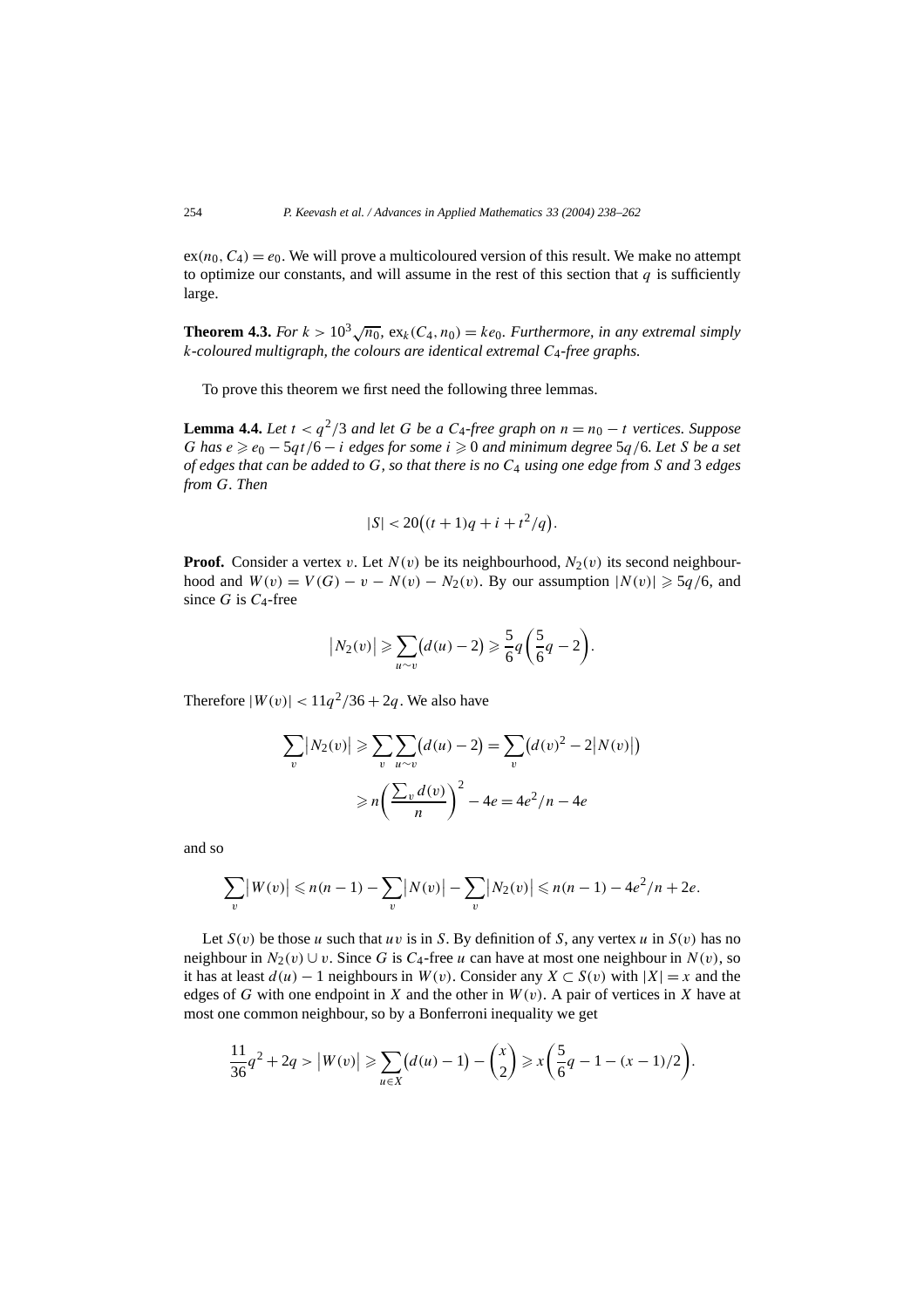Note that since *q* is large, it is impossible to set  $x = 5q/6 - 1$ . Therefore  $s_v = |S(v)|$  $5q/6 - 1$ , and so  $|W(v)| \ge s_v(5q/6 - 1 - (s_v - 1)/2) > 5qs_v/12$ . Thus

$$
|S| = \frac{1}{2} \sum_{v} s(v) < \frac{6}{5q} \sum |W(v)| < \frac{2}{q} \left( n(n-1) - 4e^2/n + 2e \right).
$$

Substituting  $n = q^2 + q + 1 - t$  and  $e \geqslant q(q+1)^2/2 - 5qt/6 - i$  we have a crude estimate

$$
nq|S| < 2(n^2(n-1) - 4e^2 + 2en) < 10\left((t+1)q^4 + iq^3 + t^2q^2\right).
$$

Since  $t < q^2/3$ , we have  $2n - q^2 = q^2 + 2q + 2 - 2t > 0$ . Therefore

$$
20nq((t+1)q+i+t^2/q) - 10((t+1)q^4 + iq^3 + t^2q^2)
$$
  
= 
$$
10(2n - q^2)((t+1)q^2 + t^2 + iq) > 0,
$$

so  $|S| < 20((t + 1)q + i + t^2/q)$ , as required.  $\Box$ 

The next two lemmas are the most technical part of the proof. They contain algebraic manipulations that are quite involved, so we checked them with Mathematica to ensure their correctness.

**Lemma 4.5.** *A C*<sub>4</sub>*-free graph G on*  $n_0$  *vertices with*  $t < q^2/3$  *vertices of degree at most*  $5q/6 + 1$  *and some vertex of degree at least*  $q + 2$  *has at most*  $e_0 - tq/150$  *edges.* 

**Proof.** The case  $t = 0$  is a lemma of Füredi in [3]. We will extend his argument to deal with the case  $t > 0$ . Let *v* be a vertex of degree  $q + 2 + x$ , with  $x \ge 0$ . We count paths of length 2 that join two points of  $V - N(v)$ . Since G is  $C_4$ -free there is at most one such path between each pair, giving at most  $\binom{n_0-(q+2+x)}{2}$  paths. On the other hand any vertex  $u \neq v$ has at most one neighbour in  $N(v)$ , so contributes at least  $\binom{d(u)-1}{2}$  such paths. Therefore

$$
\binom{n_0 - (q+2+x)}{2} \geqslant \sum_{u \neq v} \binom{d(u)-1}{2}.
$$
 (3)

Note that  $\sum_{u \neq v} d(u) - 1 = 2e - (q + 2 + x) - (n_0 - 1) = 2e - n_0 - q - 1 - x$ , where  $e = e(G)$ . Since  $\binom{y}{2}$  is a convex function of *y*, the right hand side of Eq. (3) is minimised by taking *t* terms equal to 5*q*/6, leaving  $n_0 - t - 1$  terms with total 2*e*−*n*<sub>0</sub>−*q*−1−*x*−5*qt*/6. This gives

$$
\binom{n_0-(q+2+x)}{2} \geq t\binom{5q/6}{2}+(n_0-1-t)\binom{\frac{2e-n_0-q-1-x-5qt/6}{n_0-1-t}}{2}.
$$

Multiplying both sides by  $n_0 - 1 - t$ , substituting  $n_0 = q^2 + q + 1$  and expanding gives  $2e^2 - \alpha e - \beta \leq 0$ , where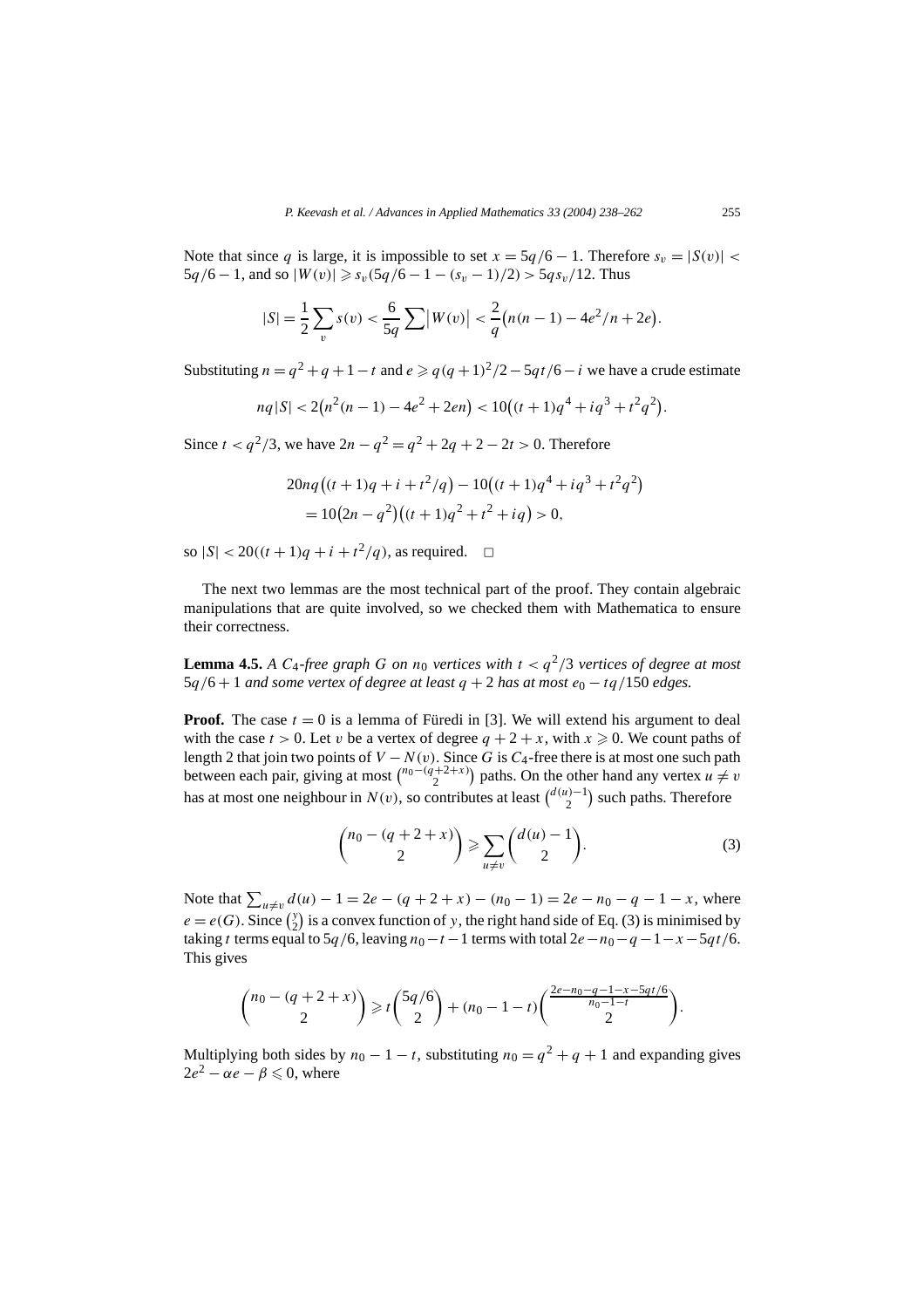$$
\alpha = 3q^2 + 5(1+t/3)q - t + 4 + 2x,
$$
  
\n
$$
\beta = \frac{1}{2}q^6 + \frac{1}{2}q^5 - \left(\frac{61t}{72} + \frac{5}{2} + x\right)q^4 - \left(\frac{85t}{72} + 5 + x\right)q^3 + \left(\frac{t}{3} - 5 + tx + \frac{x^2}{2}\right)q^2
$$
  
\n
$$
+ \left(\frac{x^2}{2} - \frac{5tx}{6} - x - \frac{2t}{3} - 4\right)q - \left(2 + (t+2)x + \frac{(t+1)x^2}{2}\right).
$$

Then we have  $e \le (\alpha + \sqrt{\alpha^2 + 8\beta})/4$ . We want to show that this is at most  $e_0 - qt/150$ , i.e., that  $\sqrt{\alpha^2 + 8\beta} < 4(e_0 - qt/150) - \alpha$ . Substituting our expressions for  $e_0$ ,  $\alpha$  and  $\beta$  we can write

$$
(4(e0 - qt/150) - \alpha)2 - (\alpha2 + 8\beta) = A + Bx
$$

where

$$
A = \left(\frac{56q^2}{625} - \frac{4q}{75}\right)t^2 + \left(\frac{q^4}{225} + \frac{13q^3}{225} - \frac{88q^2}{75} + \frac{716q}{75}\right)t - 12q^3 - 8q^2 + 16q + 16,
$$
  
\n
$$
B = 8q^4 - 8q^2(t+2) + \frac{508qt}{75} + 8t + 16 - 4(q^2 + q - t - 1)x.
$$

Since *x* ≤ *n*<sub>0</sub> − (*q* + 2) < *q*<sup>2</sup> and *t* < *q*<sup>2</sup>/3, for large *q* we have

$$
B > 8q4 - 8q2(t + 2) - 4(q2 + q)x > q4 - 4q3 - 16q2 > 0.
$$

Since  $t \geq 1$ , we can estimate crudely

$$
A > \frac{1}{20}q^2t^2 + \frac{1}{250}q^4t - 20q^3 > 0.
$$

Therefore  $(4(e_0 - qt/150) - \alpha)^2 - (\alpha^2 + 8\beta) > 0$ , as required.  $\square$ 

**Lemma 4.6.** *A C*<sub>4</sub>*-free graph G on n*<sub>0</sub> *vertices with at least*  $q^2/3$  *vertices of degree at most*  $5q/6$  *has at most*  $e_0 - q^3/500$  *edges.* 

**Proof.** We count the number of paths of length two in *G*. Since *G* is  $C_4$ -free there is at most one such path between each pair of vertices. Therefore  $\binom{n_0}{2} \geq \sum_v \binom{d(v)}{2}$ . The right hand side of this inequality is clearly minimised by taking  $q^2/3$  terms equal to  $5q/6$ , leaving  $n_0 - q^2/3$  terms with total  $2e - 5q^3/18$ . This gives

$$
\binom{n_0}{2} \geqslant \frac{q^2}{3} \binom{5q/6}{2} + (n_0 - q^2/3) \binom{\frac{2e-5q^3/18}{n_0 - q^2/3}}{2}.
$$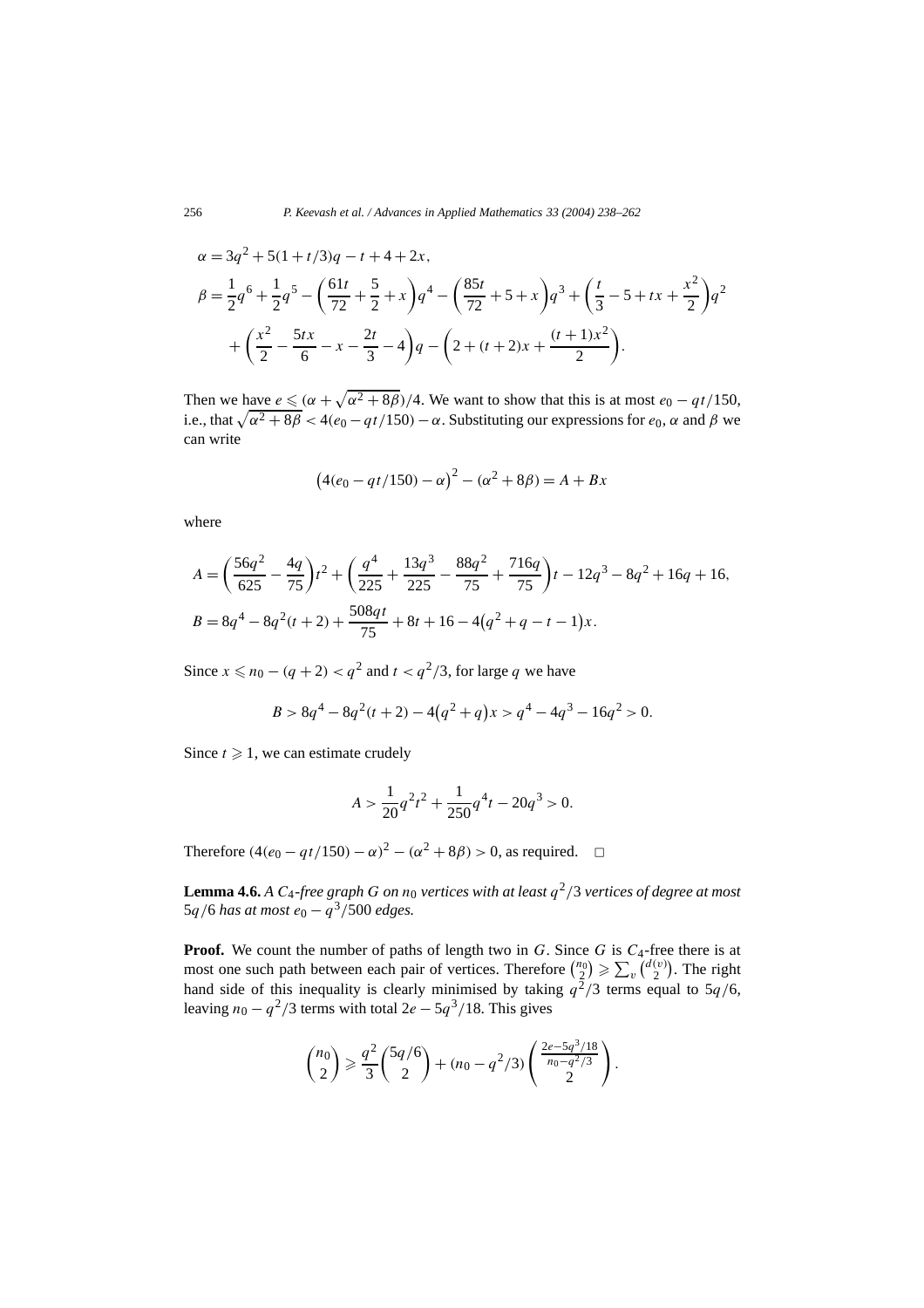Multiplying both sides by  $n_0 - q^2/3$  and substituting  $n_0 = q^2 + q + 1$  gives  $2e^2 - \alpha e$  $\beta \leq 0$ , where

$$
\alpha = \frac{5q^3}{9} + \frac{2q^2}{3} + q + 1, \qquad \beta = \frac{47q^6}{216} + \frac{227q^5}{216} + \frac{443q^4}{216} + \frac{7q^3}{3} + \frac{3q^2}{2} + \frac{q}{2}.
$$

Then, since *q* is large, we have

$$
e \leq \frac{1}{4} \left( \alpha + \sqrt{\alpha^2 + 8\beta} \right) = \frac{1}{4} \left( 5/9 + \sqrt{(5/9)^2 + 8(47/216)} \right) q^3 + O(q^{5/2}) < 0.497q^3.
$$

Therefore  $e < e_0 - q^3/500$ , as required.  $\Box$ 

**Proof of Theorem 4.3.** Let *G* be a simply *k*-coloured multigraph on  $n_0$  vertices with colours  $G_1, \ldots, G_k$ , containing no multicoloured  $C_4$ . By Proposition 2.4 we can assume that the colours are nested as  $G_1 \subset \cdots \subset G_k$  with  $G_1, \ldots, G_{k-3}$  all equal to some fixed *C*<sub>4</sub>-free graph. If  $e(G_1) = e_0$ , then it is a maximal *C*<sub>4</sub>-free graph and adding a new edge to it from one of  $G_{k-2}$ ,  $G_{k-1}$  or  $G_k$  will create a  $C_4$  which is multicoloured in  $G$ . Therefore, in this case  $G_1 = \cdots = G_k$ ,  $e(G) = ke_0$  and we are done.

Now suppose  $e(G_1) < e_0$ . To finish the proof we show that  $e(G) < ke_0$ . Let *T* be the vertices of  $G_1$  of degree less than  $5q/6$  and let  $t = |T|$ . If  $t \geq q^2/3$ , then by Lemma 4.6 we have  $e(G_1) < e_0 - q^3/500$ . Since  $k > 10^3 q$ , this implies that

$$
\sum e(G_i) < (k-3)e(G_1) + 3\binom{n_0}{2} < ke_0 - \left(\frac{(k-3)q^3}{500} - 3\binom{n_0}{2}\right) < ke_0.
$$

Therefore we can assume that  $t < q^2/3$ .

Next suppose that  $e(G_1) \leq e_0 - tq/150$ . Since  $e(G_1) < e_0$ , this in particular covers the case when  $t = 0$ . Note that an edge from  $S = E(G_k) - E(G_1)$  can not form a  $C_4$ together with any three edges of *G*1, since this cycle will be multicoloured. Consider the subgraph of  $G_1$  induced by the set  $V(G_1) - T$ . It has  $n = n_0 - t$  vertices and at least  $e = e(G_1) - 5qt/6 = e_0 - 5qt/6 - (e_0 - e(G_1))$  edges. Therefore applying Lemma 4.4 with  $i = e_0 - e(G_1)$  to this subgraph, we conclude that *S* has at most  $20((t + 1)q + e_0 - e(G_1) + t^2/q)$  edges in  $V(G_1) - T$ . Clearly the number of edges from *S* incident with *T* is at most  $tn_0$ . Since  $k > 10^3 q$ , we get

$$
|S| < t\left(q^2 + q + 1\right) + 20\left((t+1)q + e_0 - e(G_1) + t^2/q\right) < 20\left(e_0 - e(G_1)\right) + 2tq^2
$$
\n
$$
< \frac{1}{3}k\left(e_0 - e(G_1)\right)
$$

and therefore  $\sum e(G_i) < ke(G_1) + 3|S| < ke_0$ .

Now we can assume that  $e(G_1) > e_0 - tq/150$  and  $t \ge 1$ . Then by Lemma 4.5, all vertices of  $G_1$  have degree at most  $q + 1$ . We must have  $t \le 6$ , since if  $t \ge 7$  we get the contradiction

$$
e(G_1) < \frac{1}{2}(n_0(q+1) - tq/6) < e_0 - tq/100.
$$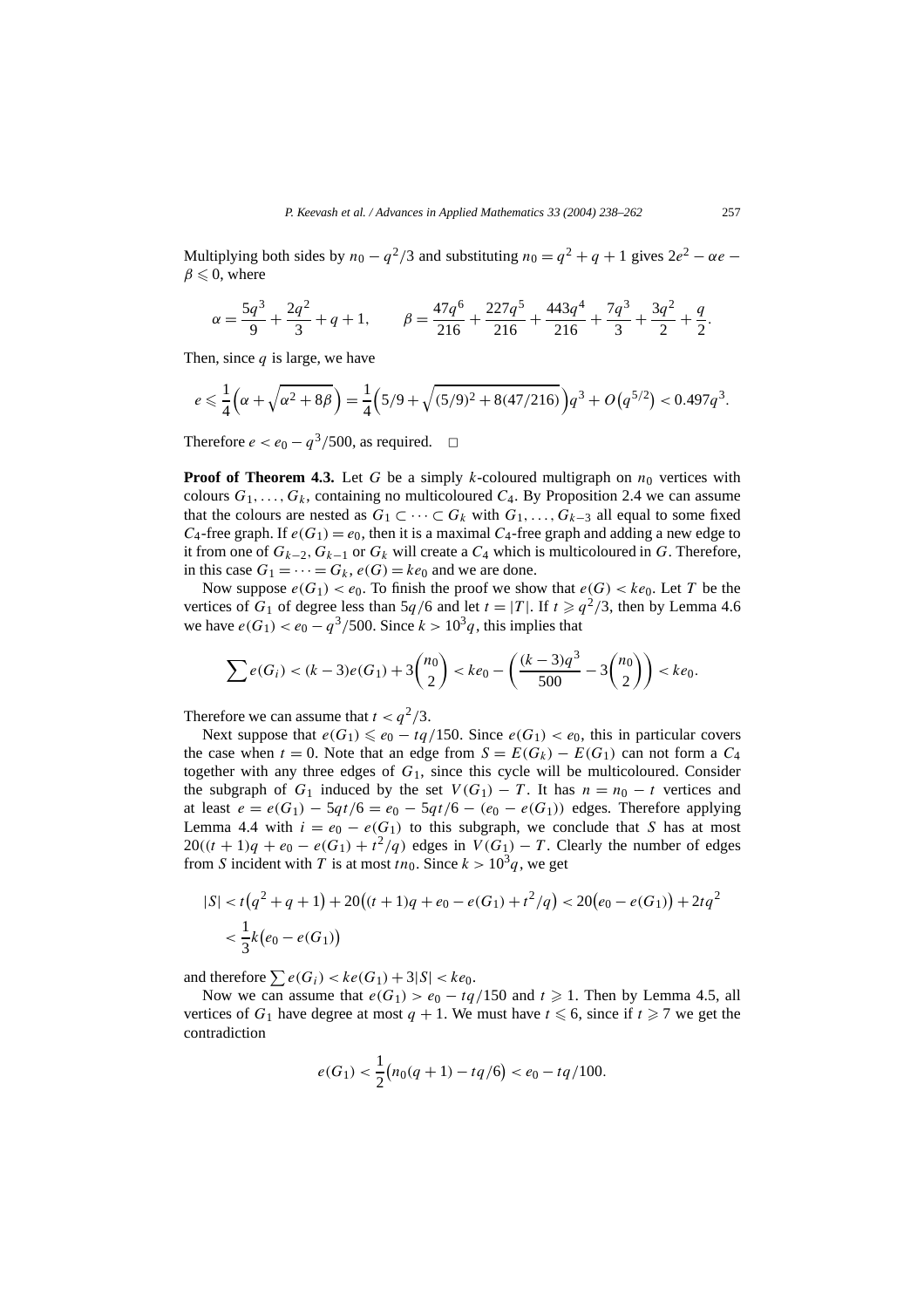Note that no edge  $s \in S$  can be incident with a vertex of degree  $q + 1$  in  $G_1$ . For then, by definition of *S*,  $G_1 + s$  is  $C_4$ -free, has a vertex of degree  $q + 2$  and *t* vertices of degree at most  $5q/6 + 1$ . Thus by Lemma 4.5 it has at most  $e_0 - tq/150$  edges, contrary to assumption. If there is a vertex in  $G_1$  incident to at least  $q + 1$  edges of *S*, then the endpoints of these edges are vertices of degree at most  $q$  in  $G_1$ . Thus  $G_1$  will have at least  $q + 1$  vertices of degree at most *q*, and hence at most  $q<sup>2</sup>$  vertices of degree  $q + 1$ . This contradicts our assumption, as  $t \leq 6$ , so

$$
e(G_1) < \frac{1}{2}(q^2(q+1) + q \cdot q + 5q/6) < e_0 - tq/150.
$$

Therefore every vertex of  $G_1$  is incident with at most  $q$  edges of  $S$ . In particular, the number of edges of *S* incident to vertices in *T* is at most  $tq \leq 6q$ . On the other hand, as we already mentioned above, *S* has at most

$$
20((t+1)q + (e_0 - e(G_1)) + t^2/q) < 20((t+1)q + tq/150 + t^2/q) < 150q
$$

edges in *V*(*G*<sub>1</sub>) − *T*. This gives  $|S|$  < 156*q* and so  $\sum e(G_i)$  <  $k(e_0 - 1) + 3|S|$  <  $ke_0$ , as required.  $\square$ 

#### **5. 3-colour-critical graphs**

A graph *H* is 3*-colour-critical* if it has chromatic number 3, and there is some edge *e* such that  $H - e$  is bipartite. An example of such a graph is an odd cycle. In this section we will determine the multicolour Turán numbers of such graphs. A result of Simonovits [9] shows that, for sufficiently large *n*, the Turán numbers for these graphs are the same as for triangles, i.e.,  $ex(n, H) = \lfloor n^2/4 \rfloor$ . Suppose that *H* has *p* vertices and *q* edges. Note that *H* is a subgraph of the graph obtained by adding an edge in one of the classes of the complete bipartite graph  $K_{p,p}$ .

Now we describe the extremal simply *k*-coloured multigraphs *G*. For  $k \leq q - 1$  we can set  $w(e) = k$  for every *e*, so  $ex_k(n, H) = k{n \choose 2}$ . Similarly to the case of complete graphs, there are two natural constructions for larger *k*: either exactly *q* − 1 colours of *G* are taken to be the complete graph, or all colours of *G* are identical Turán graphs  $T_2(n)$ . For large *n*, we will show that one of these constructions is always the unique extremal solution for the problem. Note that the first has  $(q - 1) \binom{n}{2}$  edges and the second has  $k \lfloor n^2/4 \rfloor$ , which is better than the first for  $k \geqslant 2(q-1)$ . First we need the following lemma.

**Lemma 5.1.** *Let H be a graph with p vertices and q edges. Pick*

$$
\varepsilon<\min\biggl(\frac{1}{32q^4},\frac{1}{64pq^3}\biggr).
$$

*Let G be a simply k-coloured multigraph, containing no multicoloured copy of H, with*  $q \leq k \leq 2(q-1)$ *. Suppose n is sufficiently large, G has minimum degree at least*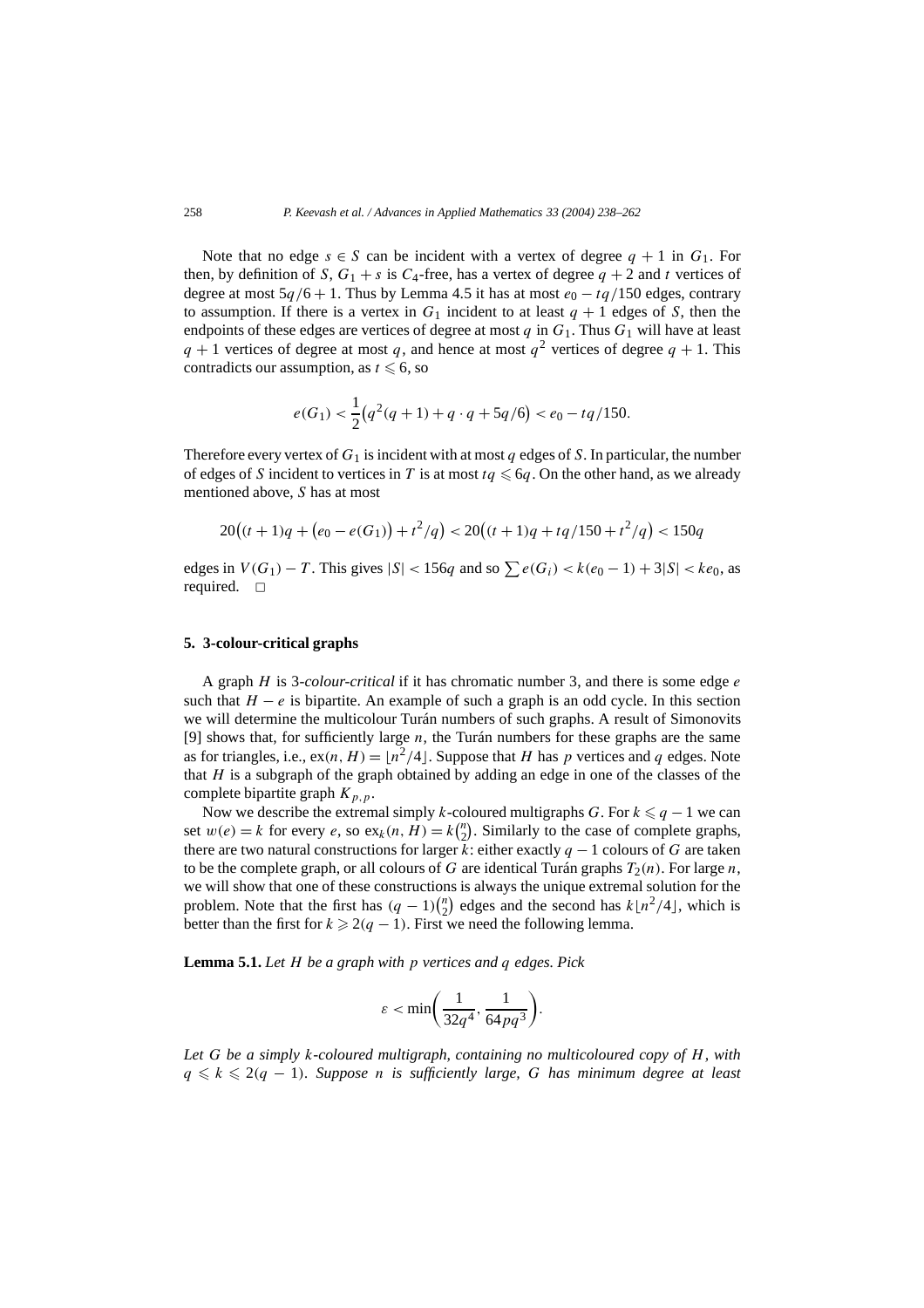$(q-1)(n-1)$  *and at most*  $\epsilon n^2$  *edges with multiplicity at least*  $q$ *. Then*  $e(G) = (q-1)\binom{n}{2}$ , *exactly q* − 1 *colours of G are complete graphs, and the rest are empty.*

**Proof.** Let  $E_1$  be the edges of *G* with multiplicity at least *q*,  $E_2$  be the edges with multiplicity exactly  $q - 1$ , and  $E_3 = E_1 \cup E_2$ . By hypothesis we have  $|E_1| \le \varepsilon n^2$ . It suffices to show that  $E_1$  is empty. Then we have  $e(G) \leq (q-1)\binom{n}{2}$ , and the minimum degree condition implies the assertion of the theorem. Suppose not, and consider some edge *ab* of  $E_1$ . For any vertex *v* we write  $N_i(v)$  for the vertices *u* for which *uv* is an edge of *Ei*. Note that

$$
(q-1)(n-1) \leq d(a) \leq 2(q-1)|N_1(a)| + (q-1)|N_2(a)|
$$
  
+ 
$$
(q-2)(n-1-|N_1(a)|-|N_2(a)|),
$$

so  $|N_2(a)| \ge n - 1 - q|N_1(a)|$ . Also, we have

$$
(q-1)(n-1) \leq d(b) \leq 2(q-1)|N_3(b)| + (q-2)(n-1-|N_3(b)|),
$$

 $|N_3(b)| \geq (n-1)/q$ .

Suppose that  $|N_1(a)| < n/4q^2$ . Then  $|N_2(a)| > (1 - 1/(4q))n$ , so the set  $S = N_2(a)$   $\cap$  $N_3(b)$  contains at least  $n/4q$  vertices. Note that the subgraph induced by  $E_3$  on *S* contains no  $K_{p-2}$ . Otherwise, together with  $\{a, b\}$  we would have a  $K_p$  with every edge of multiplicity at least  $q - 1$ , and at least one edge with multiplicity at least q. Such a  $K_p$ clearly contains a multicoloured copy of *H*, so this is impossible. Now, by Turán's theorem, *E*<sub>3</sub> has at most  $(p - 4)|S|^2/(2(p - 3))$  edges in *S*. So at least  $|S|^2/(2(p - 3)) + O(|S|)$  >  $|S|^2/(2p)$  edges in *S* have multiplicity at most *q* − 2. Thus, using that  $\varepsilon$  < 1/(64*pq*<sup>3</sup>), we obtain

$$
e(G) < (q-1)\left(\binom{n}{2} - \frac{1}{p}|S|^2/2\right) + (q-2)\frac{1}{p}|S|^2/2 + k\epsilon n^2
$$
  
\$\leq (q-1)\binom{n}{2} - \left(\frac{1}{32pq^2} - 2(q-1)\epsilon\right)n^2 < (q-1)\binom{n}{2}\$,

which is contrary to hypothesis. Therefore  $|N_1(a)| \ge n/(4q^2)$ .

Let *T* be the points that are incident to at least one edge of  $E_1$ . For each  $a \in T$  we have  $|N_1(a)| \ge n/4q^2$ . So if *T* is non-empty, we have  $|T| \ge n/4q^2$ , and

$$
|E_1| \geq (|T| \cdot n/4q^2)/2 \geq \frac{n^2}{32q^4} > \varepsilon n^2.
$$

This contradicts our hypothesis, unless *T* and  $E_1$  are empty.  $\Box$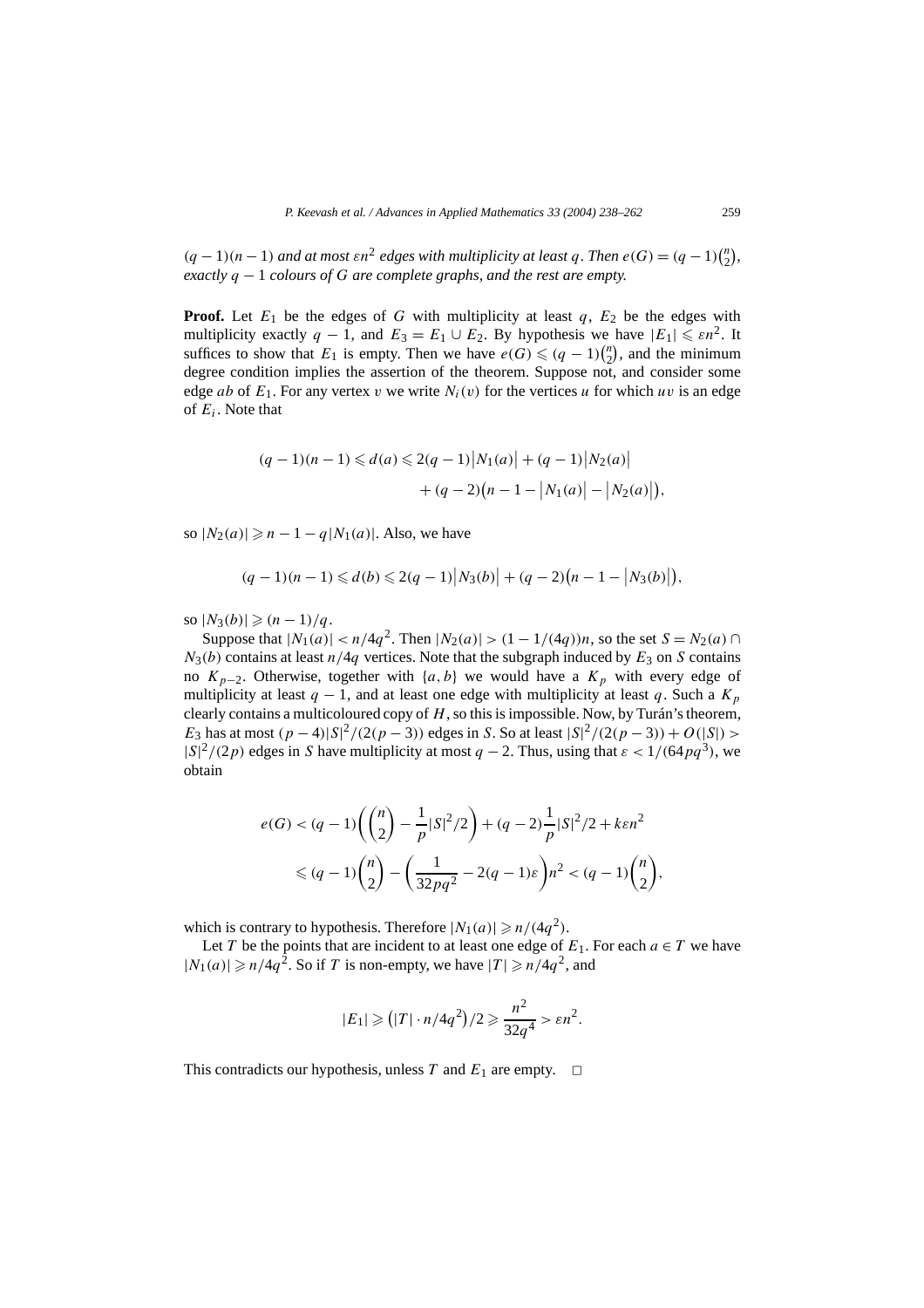**Theorem 5.2.** Let *H* be a 3-colour-critical graph with p vertices and q edges. If  $q \leq k$ 2*(q* − 1*) and n is sufficiently large then*

$$
ex_k(n, H) = (q - 1) \binom{n}{2}.
$$

*Furthermore, in any extremal simply k-coloured multigraph, exactly q* − 1 *colours are non-empty and all of these*  $q - 1$  *colours are complete graphs*  $K_n$ *.* 

**Proof.** Suppose *G* is a simply *k*-coloured multigraph containing no multicoloured copy of *H*, and  $e(G) \geqslant (q-1)\binom{n}{2}$ . By a similar vertex deletion argument to that in Theorem 3.1, we can assume *G* has minimum degree at least  $(q - 1)(n - 1)$ . By Lemma 5.1 we can assume that there are at least  $\epsilon n^2$  edges with multiplicity at least *q*, where  $\epsilon$  is as defined in the lemma. Therefore, by the well known bounds on bipartite Turán numbers (see, e.g., Proposition 4.1), we can find a complete bipartite graph with bipartition  $(B_1, B_2)$  and  $|B_1| = |B_2| = 2pq$ , in which each edge has multiplicity at least *q*. Let  $B = B_1 \cup B_2$ . Note that all pairs within  $B_1$  or  $B_2$  must have multiplicity 0, or we find a multicoloured copy of *H*.

Consider a vertex *v* not in *B*. If there are *p* vertices  $P \subset B_i$  in one part, all joined to *v* by edges of multiplicity at least  $q - 1$ , then *v* cannot have any neighbours in the other part  $B_{3-i}$ . For suppose  $w(uv) > 0$ , for some  $u \in B_{3-i}$ , and choose a set of p points  $Q \subset B_{3-i} \cup v$  that contains both *u* and *v*. Then  $(P, Q)$  is a copy of  $K_{p,p}$  + edge, so contains a copy of *H*, in which exactly one edge goes from *v* to  $Q - \{v\}$ , and the rest go between *Q* and *P*. We see that all but one of the edges of this copy of *H* have multiplicity at least *q* − 1, and all edges not incident with *v* have multiplicity *q*. Since *H* clearly must contain an edge not incident with  $v$ , this copy of  $H$  is multicoloured—a contradiction.

It follows that the maximum degree of  $v$  in  $B$  is achieved by one of the following two options. Either *v* should be joined to one part with edges of maximum multiplicity, with no edges going to the other part, or *v* should be joined to  $p - 1$  vertices in each part with edges of maximum multiplicity, and to the remaining vertices in *B* with edges of multiplicity *q* − 2. It is easy to check that in both cases  $d_B(v) \leq (2q - 3)2pq$ . Therefore

$$
4pq(q-1)(n-1) = (q-1)(n-1)|B| \le \sum_{x \in B} d(x) = 2e(B) + e(B, V - B)
$$
  

$$
\le 8p^2q^2(2q-3) + (2q-3)2pq \cdot (n-4pq) = 2pq(2q-3)n.
$$

This is a contradiction for large *n*, which proves the result.  $\Box$ 

**Theorem 5.3.** *Let H be a* 3*-colour-critical graph with p vertices and q edges. If*  $k$  ≥ 2(q − 1) and *n* is sufficiently large then  $ex_k(n, H)$  ≤  $k\lfloor n^2/4 \rfloor$ . Furthermore, in any *extremal simply k-coloured multigraph, all colours are identical Turán graphs*  $T_2(n)$ *.* 

**Proof.** By Proposition 2.5 it is enough to consider only the case  $k = 2(q - 1)$ . Suppose *G* is a simply *k*-coloured multigraph containing no multicoloured copy of *H*, and that  $e(G) \ge k\lfloor n^2/4 \rfloor$ . Again, by vertex deletion we can assume *G* has minimum degree at least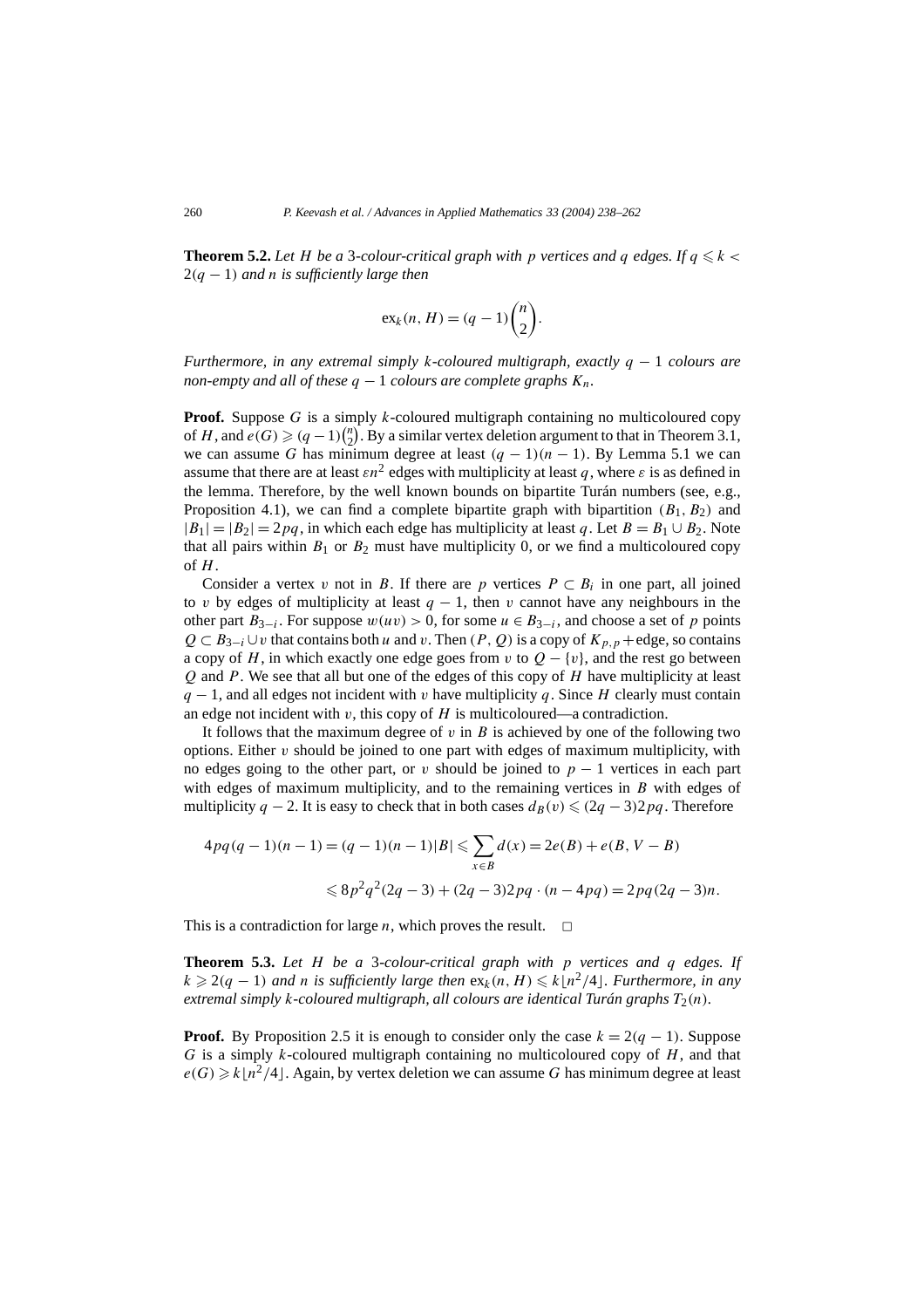$k\lfloor n/2 \rfloor \geqslant (q-1)(n-1)$ . Hence, we can apply Lemma 5.1 as above, to find a bipartite graph  $(B_1, B_2)$  with  $|B_1| = |B_2| = 2pq$  in which each edge has multiplicity at least *q*. Let  $B = B_1 \cup B_2$ . Similarly to the proof of the previous theorem, we see that  $B_1$  and  $B_2$ contain no edges, and any  $v \notin B$  has maximum degree  $4pq(q - 1)$  in *B*, which can only be achieved by joining *v* to one part with edges of maximum multiplicity  $2(q - 1)$ , with no edges going to the other part.

When  $n$  is even it is now easy to finish the argument. We claim that all vertices *v*∉ *B* must have  $d_B(v) = 4pq(q - 1)$ . Otherwise, if even one vertex has degree  $d_B(v)$  $4pq(q-1) - 1$ , we have

$$
\sum_{x \in B} d(x) = 2e(B) + e(B, V - B)
$$
  
\n
$$
\leq 2 \cdot 2(q - 1) \cdot (2pq)^2 + 4pq(q - 1)(n - 4pq - 1) + (4pq(q - 1) - 1)
$$
  
\n
$$
= 4pq(q - 1)n - 1 < 4pqk\lfloor n/2 \rfloor,
$$

which is a contradiction to the minimum degree assumption. This gives a partition  $V - B =$  $V_1 \cup V_2$ , where each  $v \in V_i$  has no edges joining it to  $B_i$ , and is joined by edges of maximum multiplicity to every vertex in  $B_{3-i}$ . It follows easily that both  $V_i \cup B_i$ , for  $i = 1, 2$ , are independent sets. This is sufficient to prove the result, as then there can be at most  $|n^2/4|$  edges with positive multiplicity, with equality when they form a copy of *T*2*(n)* and all have multiplicity *k*. When *n* is odd there is rather more work to do, but we will merely sketch the argument, as it is similar to the one at the end of Theorem 3.2. In this case, the counting argument for  $\sum_{x \in B} d(x)$  shows that all but some constant *C* vertices  $v \notin B$  have  $d_B(v) = 4pq(q - 1)$ , so we get two independent sets  $V_1, V_2$  with  $|V_1| + |V_2| \ge n - C$ . Now it suffices to show the following claim.

**Claim 5.4.** *Let*  $U_1$ ,  $U_2$  *be disjoint independent subsets of V . Let*  $U = U_1 \cup U_2$  *and suppose*  $|V(G) - U| < C$ *. Then for any v in*  $V(G) - U$ *, there is some i for which*  $U_i \cup v$  *is independent.*

The proof of this is similar to the analogous part of Theorem 3.2, so we omit it.  $\Box$ 

As we have remarked, an odd cycle  $C_{2t+1}$  is 3-colour-critical, so we have the following corollary.

**Corollary 5.5.** For *n* sufficiently large,  $ex_k(n, C_{2t+1})$  equals  $2t\binom{n}{2}$  for  $2t < k < 4t$ , and *equals*  $k\lfloor n^2/4 \rfloor$  *for*  $k \ge 4t$ *.* 

## **6. Concluding remarks**

• There are two natural constructions of a simply *k*-coloured multigraph not containing a multicoloured copy of *H*. The first construction is to take all colours equal to some fixed extremal graph for *H*, the second is to take up to  $e(H) - 1$  copies of a complete